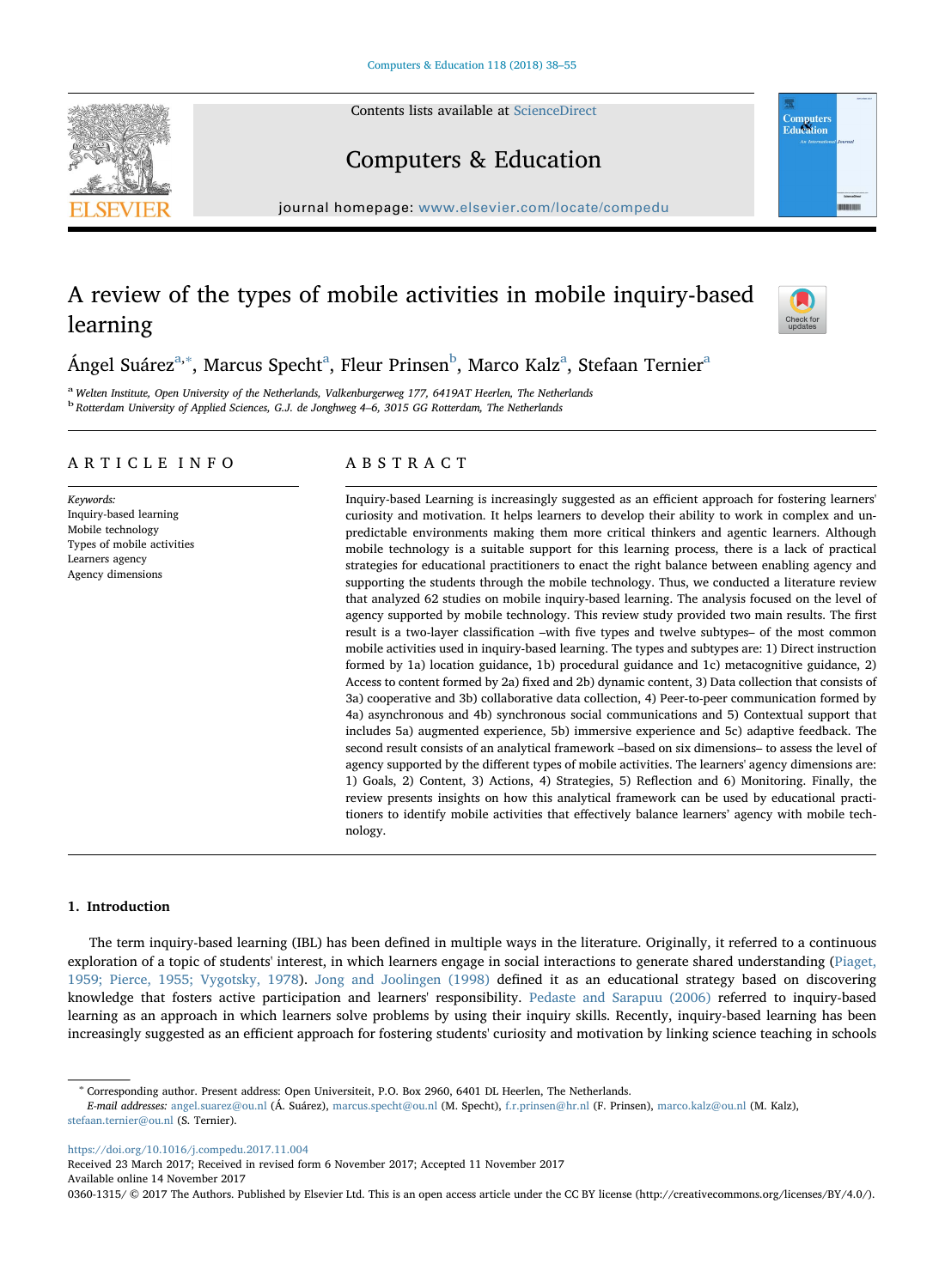with informal learning and phenomena in everyday life ([Specht, Bedek, Duval, & Held, 2013\)](#page-17-0). Such strategy can help students to develop their ability to work in unpredictable and complex environments, especially in the current, ever-changing, technology driven, society. In this context, reports like the one from UNESCO ([West & Vosloo, 2013\)](#page-17-1) has shown that mobile technology provides opportunities for learners to engage in a broader range of informal learning activities, especially to make learners responsible for executing learning actions. Mobile technology provides opportunities for more personalized and autonomous seamless experiences across learning contexts ([Thüs et al., 2012](#page-17-2)), in which learners have freedom and power to make proactive decisions. [Sharples, Taylor,](#page-17-3) [and Vavoula \(2005\)](#page-17-3) suggested that learners' agency lies in a socio-cultural synergy between all the individuals willing to advance knowing, instead of relying on the individual learner. The associated shift in the locus of control over learning ([Chen, Tan, Looi,](#page-15-1) [Zhang, & Seow, 2008; Sharples et al., 2005\)](#page-15-1) may be facilitated by seamless learning designs that distribute agency, to make learners more self-directed.

However, increasing learners' agency and offering less support can lead to less desirable learning outcomes ([Sawyer, 2005](#page-16-2)) or to learners struggling to select, organize and integrate relevant information ([Kirschner, Sweller, & Clark, 2006; Mayer, 2004\)](#page-15-2). That is why the scaffolding concept, used by [Bruner and Sherwood \(1976, pp. 277](#page-14-0)–285) as the form and quality of the effective intervention by a 'learned' person in the learning of another person, becomes essential. The division of activities between teachers and students, the required level of teachers' involvement, and the importance of students' autonomy and agency in their own learning remain important concerns to achieve efficient inquiry-based learning processes [\(Brown & Campione, 1994; Drexler, 2010; Kirschner et al.,](#page-14-1) [2006; Klahr & Nigam, 2004; Lumpe & Oliver, 1991; Mayer, 2004; Sha, Looi, Chen, Seow, & Wong, 2012; Song, Wong, & Looi, 2012](#page-14-1)). The issue of learners' agency in mobile inquiry-based learning has been superficially addressed in [Nouri, Cerratto-Pargman, Rossitto,](#page-16-3) [& Ramberg \(2014\)](#page-16-3). The study, that compared two inquiry-based teaching approaches with and without mobile technology, put the focus on the different actions that were supported with mobile technology and how those actions had an effect on the degree of learners' agency and control. This review deepens on this analysis of the actions supported with mobile technology in inquiry-based learning and how learners' agency is affected. In the remainder of this manuscript, these actions supported by mobile technology will be called mobile activities. Thus, the objective is to provide more guidance for practitioners to enable an efficient balance of learners' agency and scaffolding using mobile technology for inquiry-based learning.

This review focuses on how mobile activities in inquiry-based learning enable the distribution of agency and the balance of student support. To this end, this review is structured as follows: Section [2](#page-1-0) underpins the theoretical background upon which this review builds: self-directed learning and agency in mobile learning and seamless inquiry support. Section [3](#page-3-0) presents the classification framework derived, used to analyze the studies. Section [4](#page-3-1) summarizes the outline of the methodology used. Section [5](#page-4-0) presents the results based on the classification framework. Section [6](#page-9-0) elaborates on the results achieved and discusses its possible implications. Last, section [7](#page-10-0) provides the conclusion of this review with the limitations of this study and the outline for further research in the field of mobile inquiry-based learning.

## <span id="page-1-0"></span>2. Theoretical background

A considerable amount of review studies has been published lately on inquiry-based learning, mainly focusing on the effect of the inquiry approaches on learning outcomes and guidance. A recent literature study (Alfi[eri, Brooks, Aldrich, & Tenenbaum, 2011](#page-14-2)) investigated the effects of guidance in discovery learning approaches comparing unassisted discovery learning versus explicit instruction and enhanced discovery learning versus explicit and unassisted. The comparison showed that unassisted IBL did not benefit learners, while scaffolding and worked-out examples did. These results were aligned with the meta-analysis ([Furtak, Seidel, Iverson,](#page-15-3) [& Briggs, 2012](#page-15-3)) about experimental and quasi-experimental inquiry-based learning studies, in which it was suggested that teacher-led inquiry lessons had a larger effect on students' learning than those that were student-led. Another analysis of the literature focused on the structure and phases of the inquiry ([Pedaste et al., 2015](#page-16-4)). The results presented a synthesized framework that proposed a general structure for inquiry-based learning in order to ensure effective implementation of inquiry-based learning processes. More recently, a meta-analysis ([Lazonder & Harmsen, 2016\)](#page-16-5) has also confirmed that guidance is pivotal to successful inquiry-based learning. In this study authors compared the effectiveness of different types of guidance for a different range of age. The results demonstrated that learners who received some kind of guidance improved learning outcomes, but the specificity of the guidance received and the age of the learners did not affect the results.

Other more recent reviews have been focusing on inquiry-based learning supported by mobile technology. [Zydney and Warner](#page-17-4) [\(2016\)](#page-17-4) identified typical designs with mobile apps (technology-based scaffolding, location-aware functionality and digital knowledge sharing and construction) but also suggested some recommendations for better alignment of the learning theories and the measured outcomes. This review determined that basic scientific knowledge or conceptual understanding were the main outcomes measured in the studies, and more effort from researchers was needed to assess high-level cognitive outcomes like cognitive load or problem solving. Another analysis on the effects of mobile technology on inquiry-based learning [\(Sung, Chang, & Liu, 2016\)](#page-17-5) focused on the shortcomings linked to the duration of interventions, the methods of measurement of higher-level skills, and also on the weak orchestrations of mobile activities in generic learning activities. This supports the idea that student's activity alone is not enough to explain learning outcomes; scaffolding is often distributed in the learning environment, across the curriculum materials or educational software, the teachers or facilitators, and the learners themselves ([Puntambekar & Kolodner, 2005\)](#page-16-6). Despite the results of earlier reviews on (mobile) inquiry-based learning, none have yet analyzed the relation and impact of using mobile technology on learners' agency.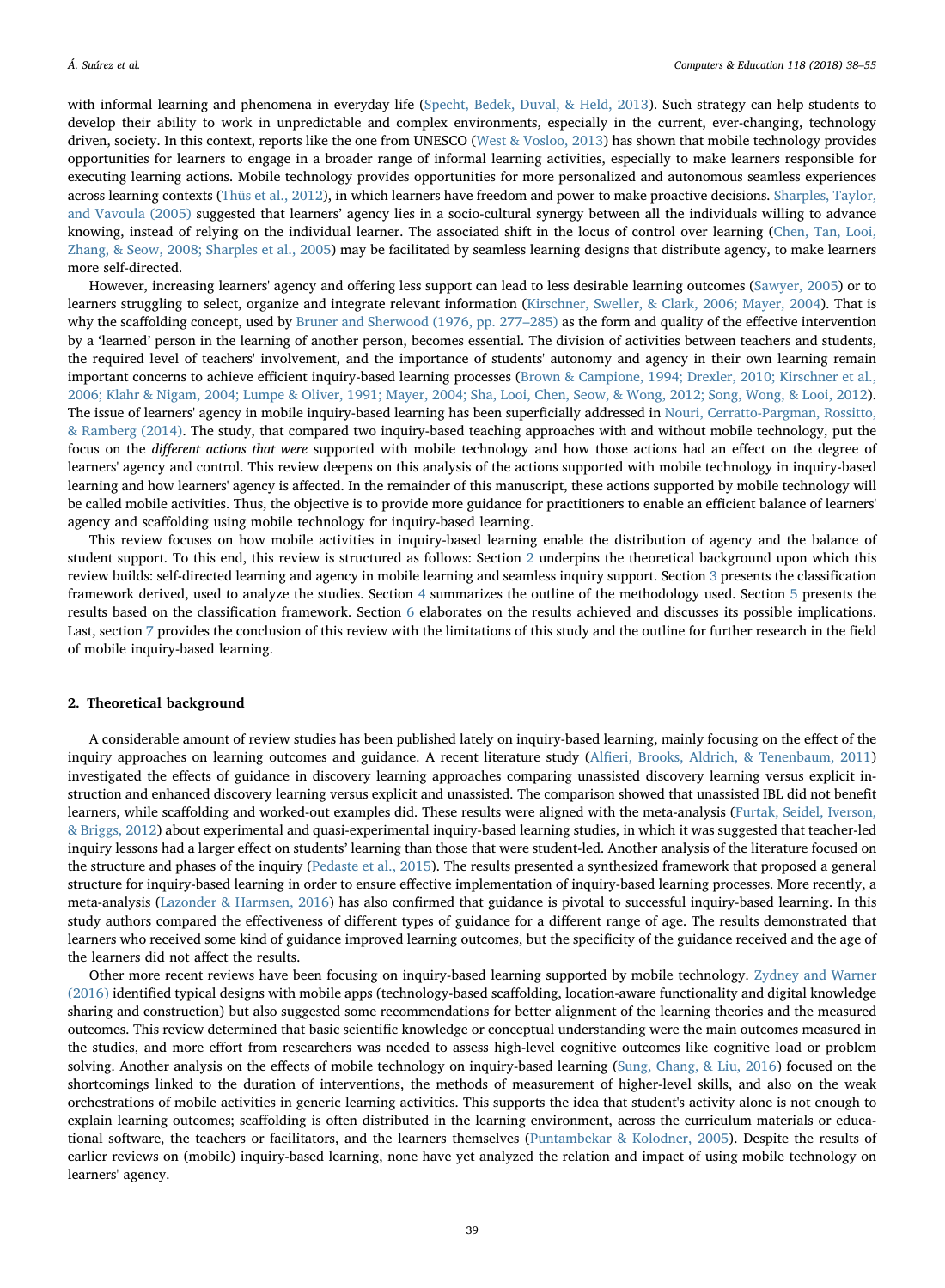#### <span id="page-2-0"></span>2.1. Designing seamless inquiry support

Sharples in ([Wong, Milrad, & Specht, 2015\)](#page-17-6) defined Seamless Learning as a continuous flow of meaning-making despite the changes in the physical and the social context. In the literature, different learner-centered approaches can be identified: for instance, contextual learning theories originating from distributed cognition and contextual immersion, the socio-cultural perspectives that stress the importance of a systemic approach, constructivist approaches that highlight the importance of learner activity, and furthermore, for designing optimal learning experiences the idea of self-directed learning and scaffolding are discussed [\(Koole, 2009;](#page-15-4) [Sharples, Taylor, & Vavoula, 2010](#page-15-4)).

In the field of inquiry-based learning, the integration of mobile technology enables new forms of guidance ([Land et al., 2011\)](#page-16-7), interactivity or immersion in technology-supported inquiries. [Koole \(2009\)](#page-15-4) defines aspects of the device, aspects of the learner and social aspects as part of the complex interaction of mobile learning support. Based on her framework balanced and effective learning experiences can be designed by these aspects. In a similar approach, [Luckin \(2010\)](#page-16-8) defines a framework in which learning takes place in an Ecology of Resources (EoR). She uses the concept of filters to select relevant resources for supporting learning in the current context. Considering the special case of mobile language learning, [Kukulska-Hulme \(2009\)](#page-15-5) points out that the focus of attention is actually on the pedagogical interactions and less on the nature of the technology being mobile or fixed. Taking learning outdoor benefits learning, as it facilitates an active interaction process between the learners and their environment [\(Fahraeus, 2004; Wilde,](#page-15-6) [Harris, Rogers, & Randell, 2003](#page-15-6)).

The context-bound nature of learning is also emphasized in socio-cultural approaches. As [Säljö \(2010\)](#page-16-9) argues, our knowledge is built through our application of external tools (intellectual, physical, or both), which we integrate into the flow of our activities. Learning is mediated by conceptual and physical artifacts and by other people, in an interacting system of elements. [Sharples et al.](#page-17-7) [\(2010\)](#page-17-7) postulated that knowledge is embodied in the elements of a distributed system and in the interactions between those elements. The capabilities of mobile technology enable learners to hold conversations across multiples contexts and to generate synergies to cocreate knowledge.

[De Jong, Specht, and Koper \(2008\)](#page-15-7) provided a reference model for mobile social software, engagement and immersion. In their framework, they analyzed the participating stakeholders, embeddedness into the context, underlying pedagogical paradigms and the data flow of different mobile social applications. [Park \(2011\)](#page-16-10) proposed a framework to classify the pedagogical affordances of mobile designs based on the attributes of mobile devices; the mobility hierarchy defines four levels to cluster mobile devices and their pedagogical affordances as productivity, flexible physical access, capturing and integrating data, and communication and collaboration support.

Taken together, all these learner-centric approaches supported with mobile technology offer suitable learning activities, at the right time and place (Peng, 2009). These different types of mobile activities –that will be used later for the classification framework– provide ubiquitous capabilities for learners to receive specific instruction, guidance and content when they need it ([Kukulska-Hulme,](#page-15-5) [2009; Luckin, 2010\)](#page-15-5). Learners can socially interact and co-create knowledge among distributed participants in a community ([Koole,](#page-15-4) [2009; Sharples et al., 2010; Säljö, 2010\)](#page-15-4). They can also back up their investigations digitalizing evidence for later analysis and reflection [\(Tabuenca, Kalz, Drachsler, & Specht, 2015; Verpoorten, 2012\)](#page-17-8). Mobile activities can also bridge learners and their environment for supporting more augmented experiences ([De Jong et al., 2008; Fahraeus, 2004; Wilde et al., 2003](#page-15-7)). These properties were also mentioned in ([Zydney & Warner, 2016](#page-17-4)) as part of the typical designs featured with mobile apps in inquiry-based learning. However, do these properties really lead to effective seamless learning? This question, that has been raised by [Vogel, Kennedy, and Kwok](#page-17-9) [\(2009\)](#page-17-9) and shared by [Wong et al. \(2015\)](#page-17-6) in their book, suggesting that just using mobile technology for (inquiry) learning does not necessarily lead to meaningful seamless learning processes. Eventually, this also requires learners to be agents of their own learning in a way that they control their behavior and cognition ([Wong et al., 2015\)](#page-17-6). So, the key question is to what extend those learnercentric approaches supported with mobile technology enable learners to take the responsibility on their learning process (learners' agency).

#### 2.2. Learners' agency

During the last decades autonomy and agency have been central to education, and they have been used indistinctly to refer to the ability or capacity to take control of one's own learning [\(Benson, 2007; Holec, 1979, 1981\)](#page-14-3) or to refer to the capacity to act with initiative (or self-regulation) and effect in one's own learning ([Fay, 1996; Lantolf & Pavlenko, 2001](#page-15-8)). Some authors ([Hunter & Cooke,](#page-15-9) [2007\)](#page-15-9) have claimed that the initiative aspect is the differentiator between autonomy and agency. They argued that learners' agency comprises the initiative of the learner, whereas learners can act autonomously even when they have received specific instructions before. All in all, learners' agency assumes learners to be responsible for the purpose of their learning, the content, the rhythm and the strategies they used as well as for monitoring the progress and assessing its outcomes [\(Little, 2007\)](#page-16-11). Controlling the process of one's own learning is strongly linked to the concept of self-regulated learning. In its definition [\(Zimmerman, 1990](#page-17-10)), learners are characterized by having the control over their metacognition, motivation and behavior, which help them to achieve desired learning outcomes. This definition was extended in the socio cognitive theory of ([Bandura, 2001; Zimmerman & Schunk, 2001\)](#page-14-4), in which selfregulated learners should be also able to define their own motivational and metacognitive strategies, manage their own learning situations and choose the right amount of instruction needed. Moreover, as part of the social cognitive theory, [Bandura \(2001\)](#page-14-4) defined agency as the capability of humans to set a goal and act on these choices. Additionally, he provided four main features that characterized human's agency: a) intentionality, that refers to the power to originate actions. b) forethought, that suggests that an agent should anticipate his/her goals and take the appropriate action to achieve them, c) self-reactiveness, that refers to the power to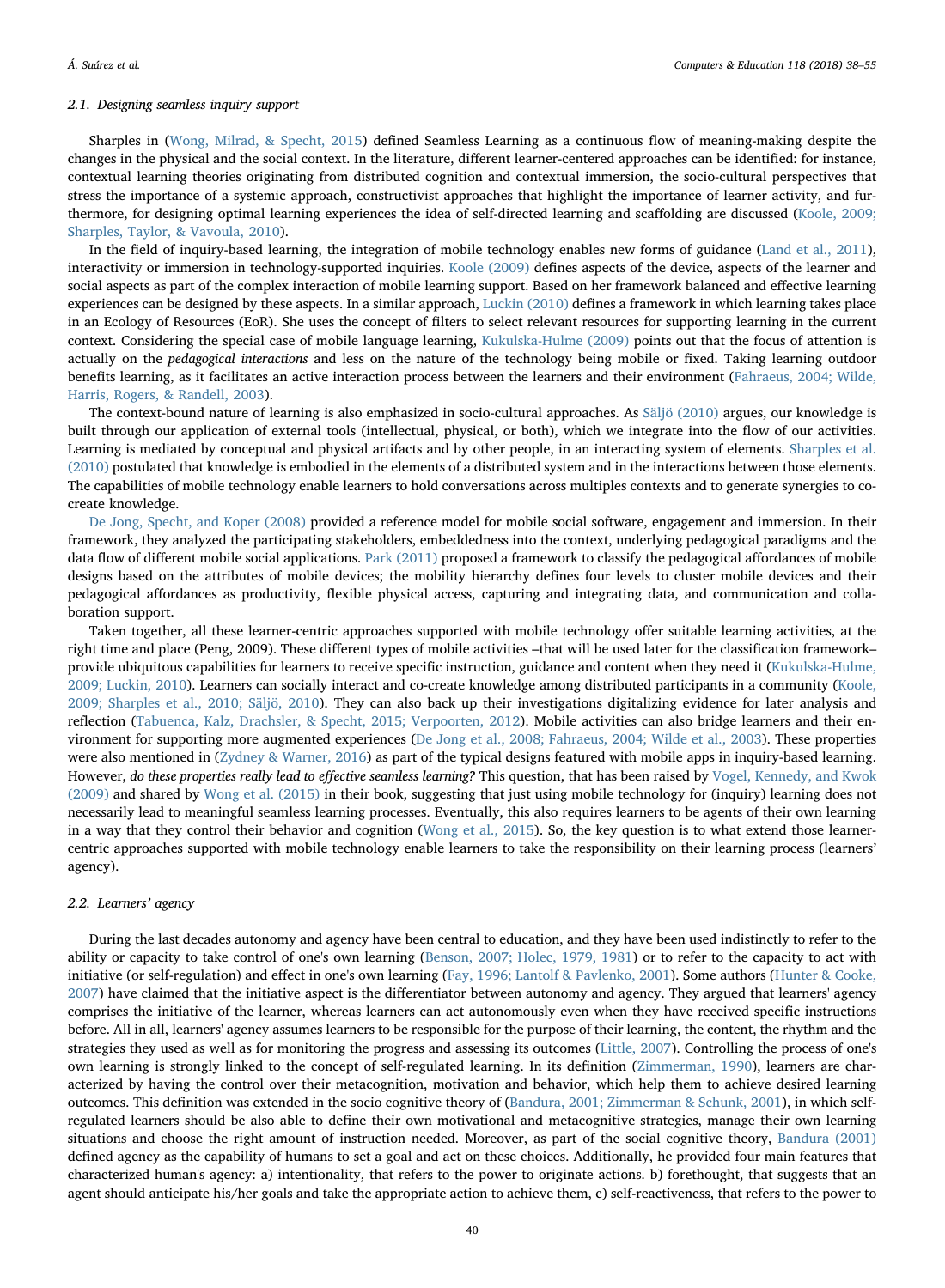not only plan and think ahead, but also to motivate and self-regulate as well and d) self-reflectiveness, as the capability to subjectively judge their own performance and assimilate also external feedback.

Several critiques in the literature associated to the lack of support and guidance in discovery learning processes ([Kirschner et al.,](#page-15-2) [2006; Mayer, 2004\)](#page-15-2) claimed that enabling too much freedom can generate less desirable learning outcomes and make learners struggling to select, organize and integrate relevant information. Such critiques leverage the need to achieve more understanding of the role of mobile technology supporting learners' agency. Although there have been some preliminary attempts to discuss this issue in the context of inquiry-based learning [\(Nouri et al., 2014\)](#page-16-3), this manuscript aims at providing practical strategies to scrutinize how learners' agency and scaffolding can be better identified when using mobile technology. Taken together, the agency definitions described in this section will be used in the next section to define the dimensions that will characterize learners' agency.

#### <span id="page-3-0"></span>3. Analytical framework

To ensure the identification of the opportunities for exercising learning agency in inquiry-based learning supported with mobile technology, this review looks at the link between learners' agency and the state-of-the-art of mobile device and mobile applications found in the literature. In order to conduct this research, this review proposes a review framework which is based on the definitions of learners' agency.

Starting from [Benson's \(2007\)](#page-14-3) and [Holec's \(1979, 1981\)](#page-15-10) ideas of learners' agency, we developed an analytical framework to analyze learners' agency while using mobile technology in inquiry-based learning. The framework includes six dimensions and it is based on the following four definitions of agency proposed by [Bandura \(2001\)](#page-14-4): goals, actions (extracted from intentionality feature), strategies (extracted from the forethought feature) and reflection (extracted from the self-reflectiveness and the self-reactiveness features). This framework was complemented with [Little's \(2007\)](#page-16-11) definition that includes control, and with [Zimmerman's \(1990\)](#page-17-10) definition that incorporates monitor control (extracted from the self-regulation theory). The six dimensions of the analytical framework are:

- Goals: Does the learner have any opportunity to set up his/her own learning goals?
- Action: Does the learner have any opportunity to decide what to do?
- Strategy: Does the learner have any responsibility for how to do it?
- Reflection: Does the learner have any opportunity to reflect upon the strategies used to execute the process?
- Content: Does the learner have any opportunity to decide which information he/she wants to use?
- Monitoring: Does the learner have any opportunity to monitor his/her progress?

## <span id="page-3-1"></span>4. Method

## 4.1. Selection

Following the structure proposed by the PRISMA statement, as a guideline for undertaking systematic reviews [\(Moher, Liberati,](#page-16-12) Tetzlaff[, & Altman, 2009](#page-16-12)), the underlying exploration was conducted in April 2016 using the following databases: Elsevier and Web of Science were used because they contain journals that publish research combining educational and technical aspects. ACM and Springer were selected because they contain one of the largest digital libraries for conference proceedings. And finally, Taylor & Francis was used for covering subjects in education, engineering and social science.

The search for articles was done in three iterations. The first iteration was performed using the keywords included in the identification phase (see [Fig. 1](#page-4-1)). In this case, we examined the abstracts of the articles looking for studies describing inquiry-based learning processes supported with mobile technology. This identification phase left 110 articles that were considered for further analysis. In the screening phase, 5 duplicates were removed. In the eligibility phase, we filtered out 43 articles without practical implementations of mobile inquiry-based learning, i.e. theoretical studies. Since not a lot of experimental studies were found, case studies and semi-experimental were also considered for the analysis. At the end, 62 studies were retained for an in-depth analysis.

We focused on inquiry-based learning, inquiry learning and science inquiry, because we considered these terms to be sufficient for our analysis. In addition, the review covered studies in the timeframe between the appearance of the first smartphone in 2006 until to 2016.

#### 4.2. Analysis

Previous review studies on inquiry-based learning [\(Furtak et al., 2012; Lazonder & Harmsen, 2016; Maaß & Artigue, 2013\)](#page-15-3) and mobile inquiry-based learning [\(Sung et al., 2016; Zydney & Warner, 2016\)](#page-17-5) have already addressed topics like learning outcomes, strategies for the practical uptake of IBL, effects of using mobile technology for IBL or the effects of guidance. However, the issue of learners' agency has been addressed superficially on few occasions like e.g. in [Nouri et al. \(2014\).](#page-16-3) Thus, to deepen in the analysis of how the different types of mobile activities affect learners' agency, a three-step process analysis has been carried out.

Following a joint iterative coding approach [\(Bogdan & Biklen, 1998; Huberman & Miles, 2002\)](#page-14-5), the first step of the analysis was to cluster all types of mobile activities found in the studies. For that, an initial classification of types of mobile activities has been created based on the ubiquitous pedagogical capabilities of mobile technology described in section [2.1](#page-2-0). A ubiquitous pedagogical capability is a unique affordance that mobile technology provides to support learning. The initial types were: 1) direct instruction, 2) access to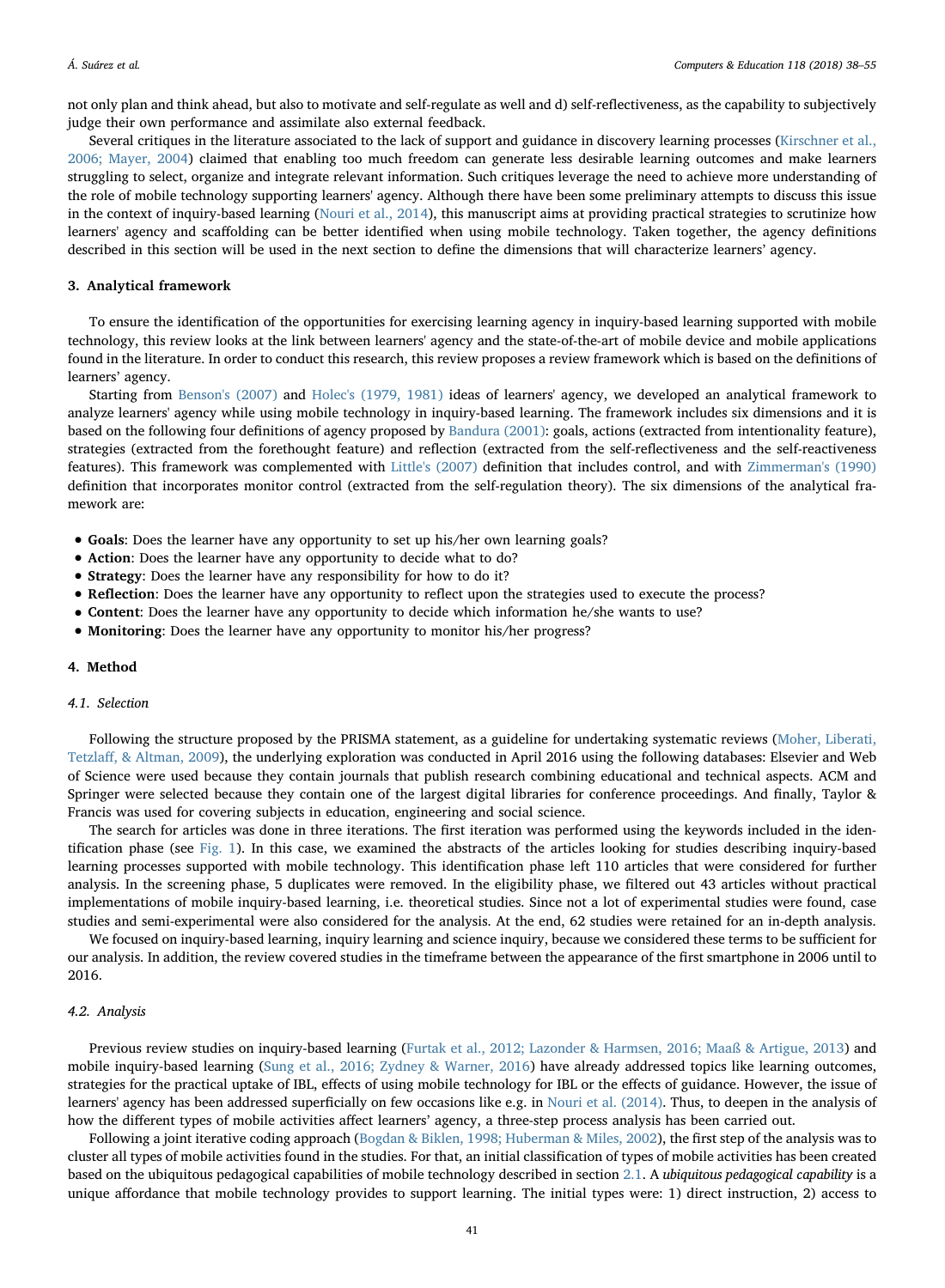<span id="page-4-1"></span>

Fig. 1. Research methodology according to the PRISMA framework.

content, 3) data collection, 4) enable communication and 5) contextual support. At the end of this first step, these types were refined and became the final 12 types of mobile activities supported in inquiry-based learning (see [Appendix A\)](#page-11-0). The second step consisted of the development of the analytical framework presented in section [3](#page-3-0). Out of the existing definitions of learners' agency, 6 dimensions were developed in order to understand to what extent a type of mobile activity supports or limits agency. In the last step of the analysis, the 12 types of mobile activities have been analyzed according to the 6 dimensions of learners' agency that focus on the learners' control over goals, content, actions, strategies, reflection and monitoring. To decide whether a type of mobile activity complies with a given agency dimension, we looked in the studies for evidences that explain the signs of agency. A type of mobile activity complies with an agency dimension when at least one example –explaining how this agency dimension is supported– is found in the studies. Conversely, if a type of mobile activity does not comply with an agency dimension can be due to two reasons: either for a given type of mobile activities there were no evidences in the studies that support the agency dimension, or there were signs that the agency dimension was limited in at least one of the studies.

## <span id="page-4-0"></span>5. Results

In this review, 62 studies were selected for further analysis. Out of the initial grouping phase, the distribution of types of mobile activities over the 5 major categories (see [Appendix A\)](#page-11-0) was the following: fostering teachers' direct instruction (44/62 studies – 70%), access to content (43/62 studies – 69%), supporting data collection (57/62 studies – 91%), facilitating social interaction (20/62 studies – 32%) and enabling interactions between the context and the learner (16/62 studies – 25%). In this section, examples of the different types of mobile activities are given together with the analysis of the learners' agency based on the 6 agency dimensions. Thus, two tables will be included in each sub-section; the first table contains examples of mobile activities, the number of times that they were found in the different studies and which technological affordances of the mobile devices were used. The second table contains the scores of each type of mobile activity based on the 6 agency dimensions: goal, content, action, strategy, reflection and monitoring.

### 5.1. Direct instruction

The most basic form of support in formal and informal learning is direct instruction. Inquiry-based learning, especially when it takes place in out-of-the-classroom settings, is based on ill-structured inquiry activities that require a lot of support and guidance from the facilitators. This type of mobile activities facilitates such support even when participants are distributed across different locations. In the reviewed studies there is a continuum of direct instruction and guidance that work on different levels (location guidance, procedures and metacognition). These 3 levels –represented in [table 1](#page-5-0)– are 3 of the 12 type of mobile activities mentioned in 4.2.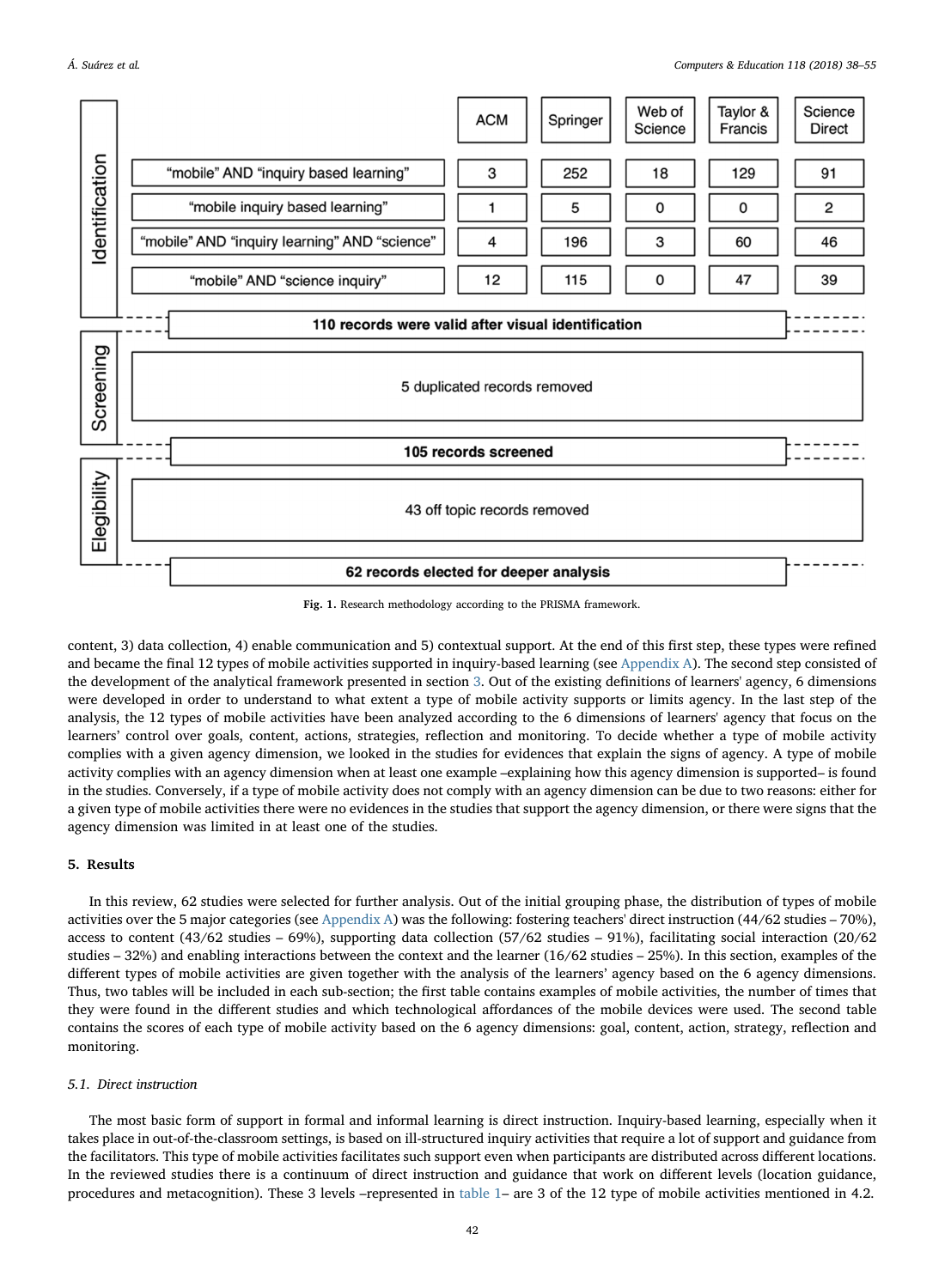<span id="page-5-0"></span>

| Table 1 |  |                                                       |  |  |
|---------|--|-------------------------------------------------------|--|--|
|         |  | Types mobile activities supporting access to content. |  |  |

| Direct instruction    | Number of studies | Technological affordances                                                                                                                                                      |
|-----------------------|-------------------|--------------------------------------------------------------------------------------------------------------------------------------------------------------------------------|
| Location guidance     |                   | GPS, Radio Frequency Identification (RFID), Quick Response Codes (QR codes), Personal Digital Assistants<br>(PDAs) & Geocaches                                                 |
| Procedural guidance   | 16                | Task/process execution, question-guided tours, process or collaboration scripts                                                                                                |
| Metacognitive support |                   | Mental model construction, carry out interpretations, scaffolding to understand scientific concepts, reducing<br>cognitive load in data collection & interpretation processes. |

Location guidance instructions (used in 27 studies; see [Table 1](#page-5-0) and [Appendix A](#page-11-0)) cover types of mobile activities that explicitly move learners through different locations either in sequence or different forms of exploration. Examples of this type of mobile activities are field trips or museum visits that usually are combined with technological affordances like GPS, RFID, QR codes of PDAs. Considering the dimensions of the analytical framework for learners' agency, it only provides opportunities for learners to exercise their control over the strategies (see [Table 2](#page-5-1)). Despite the learners are instructed about what to do (control over actions) and where to go, they can still decide how to do it. Although learners move around the place to get information, in the cases presented in the literature the information was given by the teacher or designer.

The direct instruction through procedural guidance (used in 16 studies; see [Table 1](#page-5-0) and [Appendix A](#page-11-0)) help the learner to carry out an activity or process. It helps learners executing and automatizing step-by-step processes. For example, in ([Hsiao, Chang, Lin, &](#page-15-11) [Wang, 2016; Suarez, Ternier, Kalz, & Specht, 2015](#page-15-11)) learners received question-guided instruction in order to help them during the data collection process. Other examples used list items or scripts to guide specific parts of the inquiry process ([Anastopoulou et al.,](#page-14-6) [2012; King, 2007](#page-14-6), pp. 13–37). Regarding the dimensions of agency, the learners do have more autonomy to use their content, however their control over actions, strategies and goals is limited by the step-by-step guidance. In this case, also the type of mobile activities helps learners to monitor and reflect upon their learning. In a case like in [Suarez et al. \(2015\),](#page-17-11) learners could visualize their performance after the activity, so they could reflect on action (monitoring of cognition see [Akyol and Garrison \(2011\)](#page-14-7)).

The last level of direct instruction is the metacognitive guidance (used in 4 studies; see [Table 1](#page-5-0) and [Appendix A\)](#page-11-0). It guides the students on what cues to reflect upon and how to construct mental models. Some examples of the type of mobile activities that support metacognitive instruct learners on how to carry out interpretations [\(Ahmed & Parsons, 2013\)](#page-14-8). Other examples provide scaffolding on how to understand key scientific concepts like animal grouping [\(Looi et al., 2014; Parr, Jones, & Songer, 2004\)](#page-16-13). This type of direct instruction allows learners to have more control over actions, strategies and content, because this main goal of this type of direct instruction is to reflect about their cognitive processes.

## 5.2. Access to content

The ubiquitous access to information is a common practice in our daily life, in which users seek, store, organize and categorize the information whenever they need it [\(Pachler, Cook, & Bachmair, 2010](#page-16-14)). In the context of Inquiry-based Learning, contextually relevant information integrated with prior knowledge [\(Rogers & Price, 2008\)](#page-16-15) becomes essential to support ongoing observations and to create new knowledge in the physical environment. To this end, the appropriation of digital literacy is key to elicit good interpretations of the content delivered or consumed by the mobile device. In the reviewed studies, we found two types of mobile activities for accessing content (fixed and dynamic).

[Table 3](#page-6-0) shows a summary of how many times and how these type of mobile activities has been used. The fixed content type (used in 25 studies; see [appendix A\)](#page-11-0) refers to the type of mobile activities in which the content has been prepared before the inquiry activity starts. Although the content can be stored online, in the literature it is usually stored in the mobile device to enable also offline access. For example, through mobile functionalities like e.g. RFID tags [\(Chu, Hwang, Tsai, & Tseng, 2010](#page-15-12)) or QR codes ([Eliasson, Knutsson,](#page-15-13) [Ramberg, & Cerratto-Pargman, 2013](#page-15-13), pp. 436–441; Nouri, [Cerrato-pargman, & Zetali, 2013,](#page-16-16) p. 464-473), learners can access relevant information for the inquiry process. Examples of activities like jigsaw [\(Mulholland et al., 2012](#page-16-17)), scavenger hunt games or geocaching activities [\(Jones, Scanlon, & Clough, 2013](#page-15-14)) integrate this type of mobile activities while keeping the inquiry nature of the activity. From the analytical framework perspective, if the content consumed has been prepared by the facilitator before the inquiry activity starts like i.e. pre-loaded e-libraries ([Ahmed & Parsons, 2013](#page-14-8)) or content uploaded to a mobile app [\(Ternier, Klemke, Kalz, & Specht,](#page-17-12) [2012\)](#page-17-12), the opportunities for learners to setup their own goals can be reduced (see [Table 4\)](#page-6-1). This is because learners will not be able to steer the inquiry process in the direction they wish to. It has been proven that ill-structured processes require a lot of guidance ([Kirschner et al., 2006; Lazonder & Harmsen, 2016](#page-15-2)), but providing guidance is not strictly the same as delivering content. Guidance

#### <span id="page-5-1"></span>Table 2

Learner's agency dimensions for the types of mobile activities providing direct instruction.

| Direct instruction                                                | goals | content | actions | strategies | reflection | monitor |
|-------------------------------------------------------------------|-------|---------|---------|------------|------------|---------|
| Location guidance<br>Procedural guidance<br>Metacognitive support |       |         |         |            |            |         |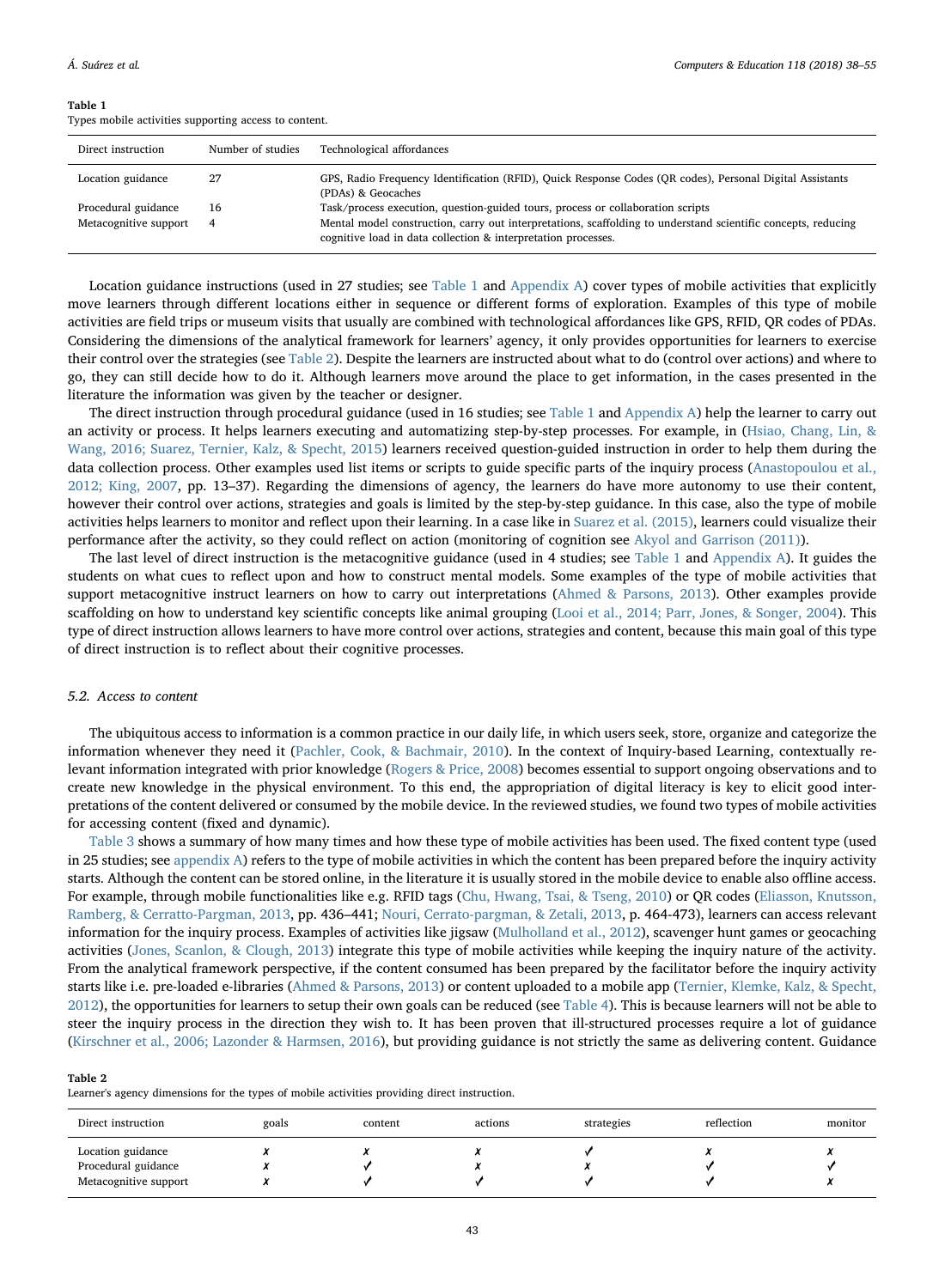<span id="page-6-0"></span>Types of mobile activities supporting access to content.

| Access to content | Number of studies | Technological affordances                                                                                                                                                                  |
|-------------------|-------------------|--------------------------------------------------------------------------------------------------------------------------------------------------------------------------------------------|
| Fixed content     | 25                | Local repositories, preloaded e-libraries, preloaded mobile apps, RFID tags, QR codes, Geocaches and digital artifacts<br>triggered with GPS and AR                                        |
| Dynamic content   | 25                | Browsing, filtering, interpreting information found on the web, remote databases, concept maps, discussion forums,<br>KWL <sup>a</sup> tables, online blogging, wikis and social networks. |

<span id="page-6-3"></span><sup>a</sup> (What do I Know? what do I Wonder? and what did I Learn?).

#### <span id="page-6-1"></span>Table 4

Learner's agency dimensions for the type of mobile activities providing access to content.

| Access to content                | goals | content | actions | strategies | reflection | monitor |
|----------------------------------|-------|---------|---------|------------|------------|---------|
| Fixed content<br>Dynamic content |       |         |         |            |            |         |

can be provided on how to explore learners' objectives in an optimal way, whereas delivering specific content implies giving learners everything ready to use, which in turn, can move learners away from their own learning objectives. Thus, agency over content is also not well supported by fixed content type of instructions. The next dimension for agency refers to the opportunities for reflection while accessing content. Providing fixed content to the learners generate fewer chances for learners' reflection. With fixed content the learners focus on using the information given on the inquiry process, whereas with the dynamic access learners not only need to use the information but they also need to decide how suitable is the content for the purpose of the inquiry. This does not neglect the reflective capabilities that might be enacted through fixed content, but it emphasizes the bigger opportunities for learners' reflection when using dynamic access to content.

The second subcategory is dynamic content access (used in 25 studies, see [Table 3](#page-6-0) and [Appendix A](#page-11-0)). It refers to the type of mobile activities in which learners actively access digital sources to browse, filter, retrieve, evaluate, and interpret content that can be valuable to advance their knowledge ([Liu, 2009; Shih, 2010](#page-16-18)). Another example of dynamic access to content can be the use of remote repository of information [\(Huang, Lin, & Cheng, 2010; Lai, Wu, Chou, & Lai, 2010](#page-15-15)), which are not as wide as the information that can be found on internet but learners still need to browse and to filter the information. These types of mobile activities –that enable learners to manage their information (dynamic access to content)– open up the opportunities for learners to exercise their agency (see [Table 4](#page-6-1) and [Appendix B](#page-14-9)). First the control over the goals, it depends on the design around the use of this type of mobile activity. For instance, in [Song et al. \(2012\)](#page-17-13), authors followed a goal-based approach in which KWL tables are essential to let the learners establish their own learning goals and plans. In this case, learners had the freedom to select their own information resources. Regarding the dimensions of content, actions, strategies and reflection, the learners have intrinsically control over all of them. The reflection dimension is covered as the learners need to developed digital literacy skills like filtering or analysis in order to find suitable information online.

#### 5.3. Data collection

Since the appearance of the first handheld devices, data collection processes have played an essential role supporting the development of complex reasoning ([Parr, Jones, Songer, & Arbor, 2002,](#page-16-19) pp. 1–8) and minimizing the complexity of collecting accurate data in the field [\(Parr et al., 2004\)](#page-16-20). Defined as the process of digitalize, persist in time and organize the data in a digital shared space, data collection processes are essential to any scientific investigation.

From [Table 5](#page-6-2), one can see that the great majority of the reviewed studies (57/62) included the type of mobile activities involving data collection processes (see [Appendix A](#page-11-0) for detailed information). Some examples of cooperative data collection are traditionally activities like taking notes ([Hung, Hwang, Lin, Wu, & Su, 2013; Hwang, Wu, & Ke, 2011; Liljeström, Enkenberg, & Pöllänen, 2013;](#page-15-16) [Shih, 2010; Song, 2014; Tan, Liu, & Chang, 2007; Yang & Lin, 2010](#page-15-16)) or drawing ideas, schemas or concepts [\(Chiang, Yang, & Hwang,](#page-15-17) [2014b, 2014a; Chung, Kuo, & Liu, 2010,](#page-15-17) pp. 182–189; Looi [et al., 2014; Song & Kong, 2014; Song, 2014; Sun, Looi, Wu, & Xie, 2016](#page-16-13)). However, mobile technology also offers specific affordances like annotating data samples taken, or conceptualized mental models in

#### <span id="page-6-2"></span>Table 5

Types of mobile activities supporting data collection processes.

| Data collection | Number of studies | Technological affordances                                                                                                                                            |
|-----------------|-------------------|----------------------------------------------------------------------------------------------------------------------------------------------------------------------|
| Cooperative     | 57                | Capturing multimedia data, taking notes, drawing schemas, multiple choice questions to guide data collection and<br>collect information for KWL <sup>a</sup> tables. |
| Collaborative   |                   | Collaborative concept maps and graphical data visualization of data jointly collected.                                                                               |

<span id="page-6-4"></span><sup>a</sup> (What do I Know? what do I Wonder? and what did I Learn?).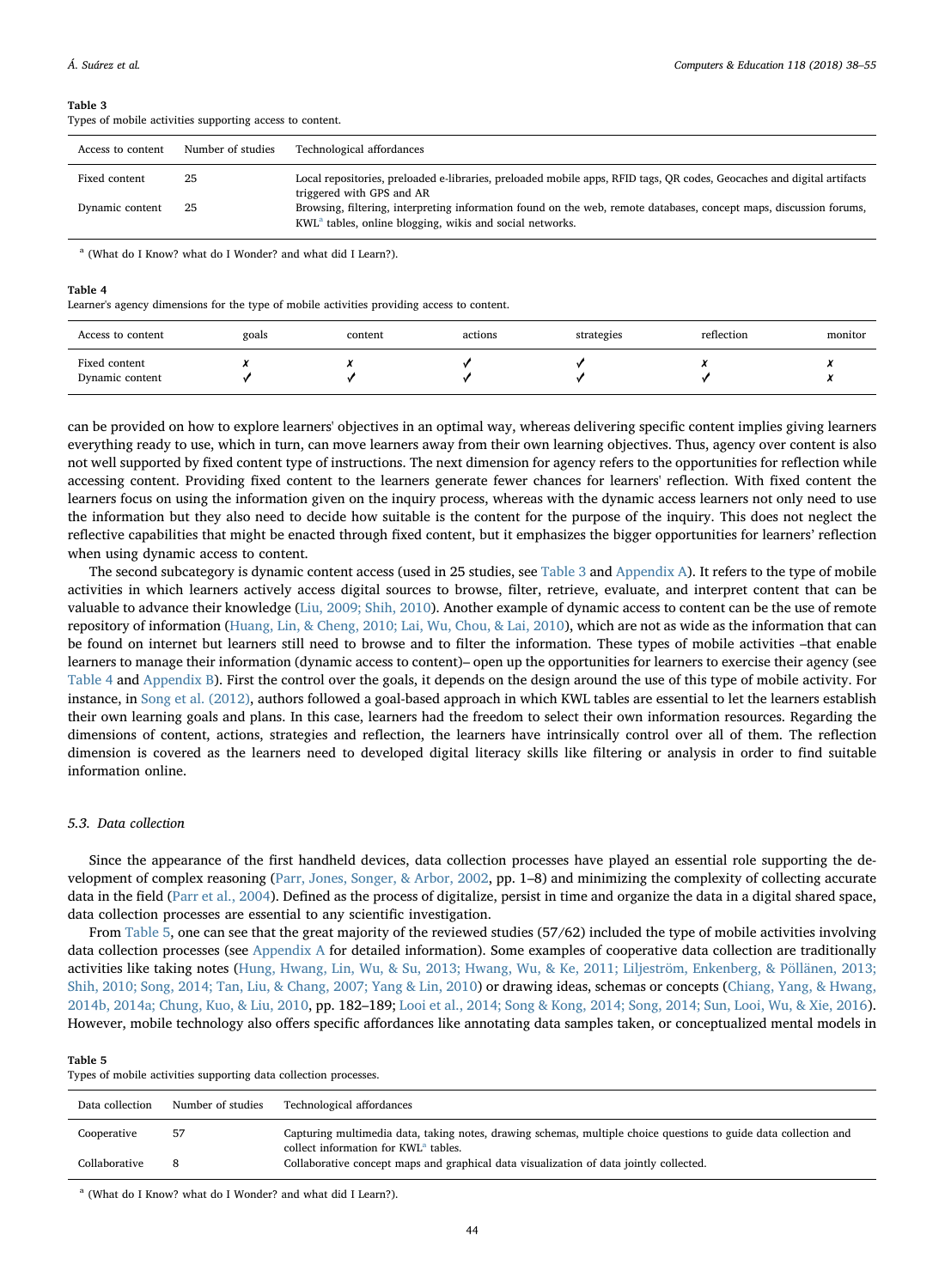<span id="page-7-0"></span>Learner's agency dimensions for the type of mobile activities providing data collection.

| Data collection                                              | goals | content | actions | strategies | reflection | monitor |
|--------------------------------------------------------------|-------|---------|---------|------------|------------|---------|
| Cooperative data collection<br>Collaborative data collection |       |         |         |            |            |         |

order to make them shareable ([Chang et al., 2012; Hung, Hwang, Su, & Lin, 2012; Razikin et al., 2009](#page-15-18), pp. 171–182; [Sha et al., 2012;](#page-16-21) [Shelley, Dasgupta, Silva, Lyons, & Moher, 2015; Song et al., 2012; Yarnall, Shechtman, & Penuel, 2006](#page-16-21)). From our analytical framework point of view (see [Table 6](#page-7-0) and [Appendix B\)](#page-11-0), most of the features of learners' agency are covered in the type of mobile activities involving data collection. Learners are free to decide what to capture, how to do it and after the capturing the facilitators can ask the learners to reflect and to do interpretation about it. Though, there is a difference on the opportunities for monitoring their progress between the cooperative and the collaborative data collection processes provide. Before explaining such difference, the cooperative data collection processes refer to the most common form of data collection, in which students individually capture multimedia data for later analysis or interpretation. Among the traditional techniques for data collection –taking notes, shooting videos, pictures or audios–, more specific functionalities like annotating data samples or conceptualize mental model are also widely used in inquiry-based learning. Additionally, these technological affordances have been used in specific phases of the inquiry model e.g. brainstorming or idea collection for further investigation.

Conversely, the collaborative data collection processes refer to the type of mobile activities in which students collectively associate concepts, i.e. concept maps of jointly collected graphical visualizations. Technically, the main difference with the cooperative data collection is that the data is not automatically integrated, processed and merged into a unique data instance. Cooperative data collection requires a post-analysis of the collected data, while collaborative data collection allows learners to interpret the results and react immediately to them. Examples of collaborative data collection processes are i.e. associative concept mapping ([Chiang et al.,](#page-15-17) [2014b, 2014a; Looi et al., 2014; Song & Kong, 2014; Song, 2014; Sun et al., 2016\)](#page-15-17) or jointly generate graphical visualization of the collected data during an inquiry [\(Rogers & Price, 2008; Sharples et al., 2015](#page-16-15)). In this particular case, the values recorded by the students were processed and combined in real time and shown to them in the form of a graph. From the learners' agency point of view (see [Table 6\)](#page-7-0), collaborative data collection processes enable monitoring opportunities. For instance, as stated in ([Rogers, 2006\)](#page-16-22), learners could reflect and analyze the gathered data through collaborative data collection processes during their outdoor discoveries while still in the woodland. Such opportunities enable a reflection in action (collaborative data collection), rather than a reflection on action (cooperative data collection) that happens when the data collection process is over [\(Munby, 1989\)](#page-16-23).

#### 5.4. Peer-to-peer interactions

[Sharples et al. \(2010\)](#page-17-7) stated that the use of mobile technology for learning situates knowledge at the center of a distributed system, in which learners hold conversations across multiple contexts. Such distribution supports the concept of shared ownership that claims that agency lies with the community of learners, rather than with the individuals.

Out of the 62 reviewed studies, 20 included mobile activities to steer communication between students or between teachers and students. [Table 7](#page-7-1) shows that these studies refer to a great extent to learners interacting socially to achieve certain learning goals. In [Jones et al., \(2013\)](#page-15-14), a system that provides means of communication was used in four projects. The results provided different levels of learners control (see [Table 8\)](#page-8-0) regarding the choice for inquiry and process (content and strategy), ranging from limited control over the inquiry topics and process –in a birdwatching activity– until almost full learners' control (besides the design of the caches) –in a geocaching activity–. In these examples, the communications were asynchronous. Learners were not notified about the communication, so it was difficult to follow up the communications. More examples of asynchronous communications can be enacted with the use of forums ([Chiang et al., 2014b, 2014a; Jones et al., 2013; Lai et al., 2010; Liljeström et al., 2013](#page-15-17)), online discussion panels ([Marty et al., 2013; Wong, 2013](#page-16-24)) and comments in social boards [\(Anastopoulou et al., 2012; Aristeidou, Scanlon, & Sharples, 2015,](#page-14-6) pp. 3–16; [Boticki, Baksa, Seow, & Looi, 2015; Song & Kong, 2014; Song, 2016; Wong, 2013\)](#page-14-10).

The synchronous communications rely on push & pull technology to increase learners' awareness about recent contributions to the inquiry or new messages available. These communications are volatile, elusive and they occur in real time, thus features like

#### <span id="page-7-1"></span>Table 7

Types of mobile activities providing peer-to-peer interaction.

| Peer-to-peer communication  | Number of studies | Technological affordances                                                                                                                   |
|-----------------------------|-------------------|---------------------------------------------------------------------------------------------------------------------------------------------|
| Synchronous<br>Asynchronous |                   | Instant messaging, chats with notifications.<br>Forums, online discussion panels, online platforms without notifications and social boards. |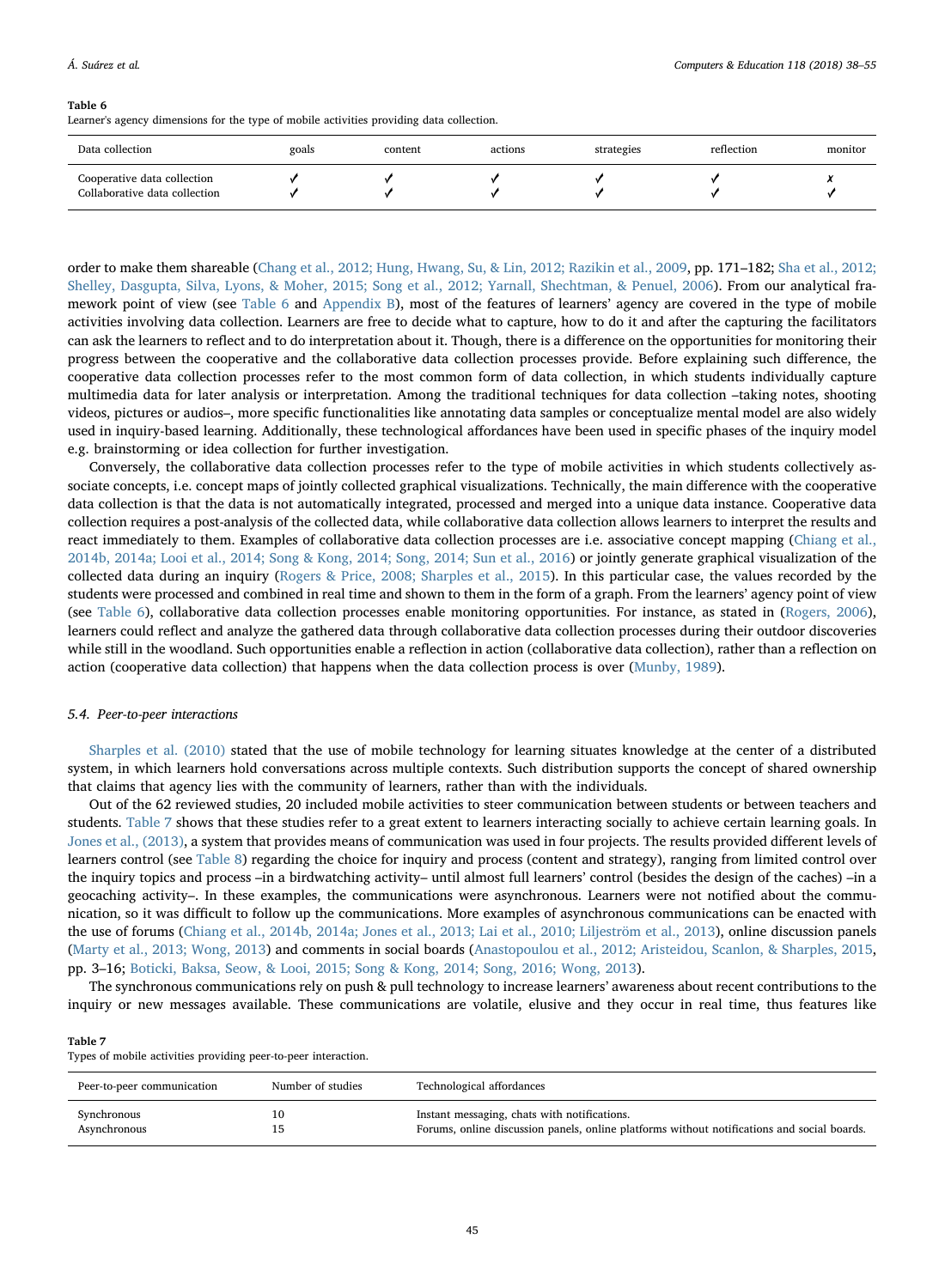<span id="page-8-0"></span>Learner's agency dimensions for types of mobile activities providing peer-to-peer interaction support.

| Peer-to-peer interactions                 | goals | content | actions | strategies | reflection | monitor |
|-------------------------------------------|-------|---------|---------|------------|------------|---------|
| Social asynchronous<br>Social synchronous |       |         |         |            |            |         |

notifications are needed to keep the flow of the conversation. Some examples of this type of mobile activity can be found in studies that used instant messaging together with notifications ([Chiang et al., 2014b, 2014a; Song & Kong, 2014; Song, 2014, 2016; Suárez,](#page-15-17) [Ternier, Prinsen, & Specht, 2016\)](#page-15-17). Comparing synchronous and asynchronous interactions, they do not only differ on the underlying technology. Both provide opportunities to reflect, but the asynchronous communications allow learners to have more quality time for reflection. They are not urged to keep up the flow of the conversation, so they can elaborate more the message they wish to convey. This type of communication might be preferable when the goal is to achieve higher order cognitive skills ([Garrison, Anderson, &](#page-15-19) [Archer, 1999\)](#page-15-19).

## 5.5. Contextual support

[De Jong et al. \(2008\)](#page-15-7) used the term contextual filters to refer to the support that mobile technology offers to learners filtering by the context the resources that can help them in their learning. Such contextual filtering or support, allow learners to explore, discuss and construct knowledge in real world scenarios ([Donovan, Bransford, & Pellegrino, 1999](#page-15-20)). It bridges the gap between the learners and the environment that surrounds them.

Only 16 of the 62 studies included mobile activities for contextual support (see [Appendix A\)](#page-11-0). [Table 9](#page-8-1) shows the three subcategories (augmented experience, immersive experience and adaptive feedback). First, the augmented experiences (used in 12 studies, see [Table 9\)](#page-8-1) prompt information to the learner when he/she steps into a specific location or when a certain amount of time has passed.

Thus, the context, through this type of mobile activity, creates the learning conditions for students, but the student has the control and decides what to do or to explore ([Nathan & Robinson, 2001\)](#page-16-25). The majority of the designs used the GPS to model this type of activity [\(Boticki et al., 2015; Chiang et al., 2014b, 2014a](#page-14-10);; [Dunleavy, Dede, & Mitchell, 2009; Huang et al., 2010; Hwang, Chu, Lin, &](#page-15-21) [Tsai, 2011; Jong & Tsai, 2016; Kamarainen et al., 2013; Laru, Järvelä, & Clariana, 2012; Schaal, Matt, & Grübmeyer, 2012; Wong,](#page-15-21) [2013\)](#page-15-21) (see [Table 10](#page-9-1) and [Appendix B](#page-14-9)). This type of mobile activities does not offer opportunities to monitor the learning progress, because they focus on the delivery of content through the context. Therefore, Second, the immersive experiences (used in 9 studies) refer to the type of mobile activities embedded in a digital simulation. Digital simulations are frequently used in inquiry-based learning to explain complex concepts or processes that cannot be easily reproduced in real life. Examples of this type of immersive experiences have been reported in [\(Chen & Lin, 2016](#page-15-22)) in which students could engage in a free-form of stargazing with simulated constellations or in [\(Lui, Kuhn, Acosta, Quintana, & Slotta, 2014](#page-16-26)) in which students collected data in rainforest immersive simulation. Another example is the 3D weather simulation [\(Hsiao et al., 2016\)](#page-15-11), in which learners combine factors like temperature or pressure to learn the implications those have in the weather. All in all, these immersive experiences are characterized by having learners interacting with a digital environment that augments their learning experience. Concerning learners' agency, these types of mobile activities showed options for learners to control all the agency dimensions.

Last, the adaptive feedback experiences (used in 7 studies) offer incremental support based on learners' performance. In this case, learners' agency is supported but some considerations must be made depending on the inquiry activity. In ([Chu et al., 2010\)](#page-15-12) learners were guided to do field observations in conditional steps. Based on their performance they received different hints to continue the exploration. During the activity, the observation and the hints received were recorded so learners can monitor their steps. In this example, the learners' agency is limited because they received information about strategies to explore the field. However, in [\(Hung](#page-15-16) et [al., 2013](#page-15-16)) they used an automated feedback meant to motivate learners' reflections. In this case, no constraints were found for goal, content or strategy decision on the inquiry activity. In both cases, the control over the actions might be influenced the adaptive feedback.

#### <span id="page-8-1"></span>Table 9

Types of mobile activities providing contextual support.

| Contextual support                                                | Number of studies | Technological affordances                                                                                                                                                                     |
|-------------------------------------------------------------------|-------------------|-----------------------------------------------------------------------------------------------------------------------------------------------------------------------------------------------|
| Augmented experience<br>Immersive experience<br>Adaptive feedback | 12                | GPS, timer or accelerometer<br>GPS, big display for immersive simulation, stargazing simulation, 3D weather simulation.<br>intelligent systems that give hint for making further observations |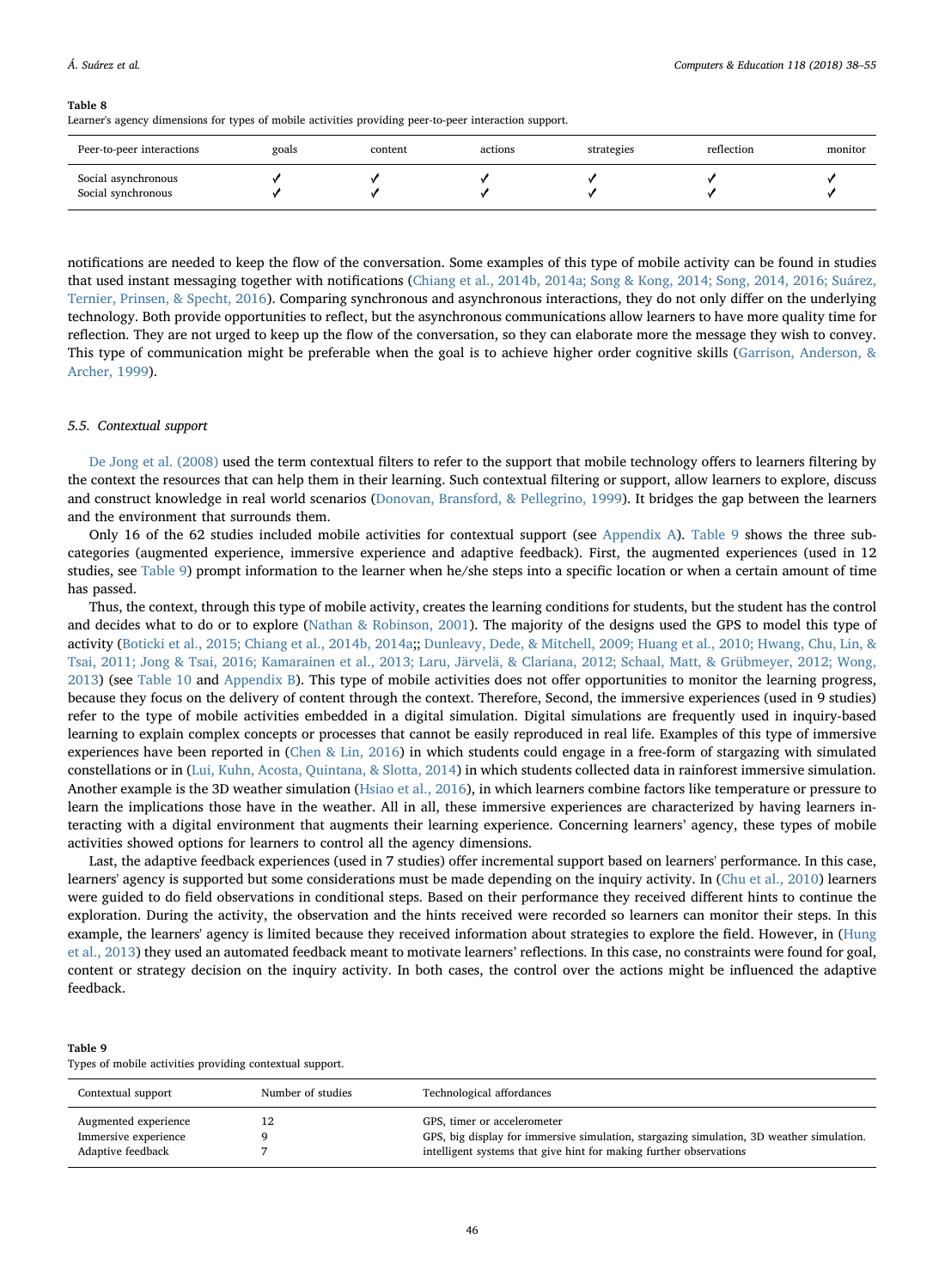<span id="page-9-1"></span>Learner's agency dimensions for types of mobile activities providing contextual support.

| Contextual support                                                | goals | content | actions | strategies | reflection | monitor |
|-------------------------------------------------------------------|-------|---------|---------|------------|------------|---------|
| Augmented experience<br>Immersive experience<br>Adaptive feedback |       |         |         |            |            |         |

## <span id="page-9-0"></span>6. Discussion

The inclusion of mobile technology to support inquiry-based learning processes, has provided ubiquitous opportunities for learners to carry out inquiry processes in a more self-directed way. However, little is known about the degree in which the type of mobile activities in inquiry-based learning, provide real opportunities for learners to exercise their agency. Additionally, although research pointed out the need for tighter guidance and scaffolding in inquiry-based learning and open ended processes (Alfi[eri et al.,](#page-14-2) [2011; Hmelo-Silver, Duyncan, & Chinn, 2007; Kirschner et al., 2006; Lazonder & Harmsen, 2016](#page-14-2)), there are not so many practical strategies for practitioners to enact the right balance between learner's agency and scaffolding. Thus, this review provides a strategy to identify the level of agency support for a given type of mobile activity.

In order to deepen our research in the learners' agency ([Bandura, 2001; Zimmerman, 1990\)](#page-14-4) –an aspect considered to be essential for inquiry-based learning–, our analysis implemented a three-step process analysis. It started with a state-of-art analysis of the ubiquitous properties in existent mobile frameworks. It revealed that in the context of inquiry-based learning 12 types of mobile activities for inquiry-based learning can be found (see [Appendix A\)](#page-11-0). In a second step, to characterize learners' agency 6 dimensions were defined. The dimensions consisted of 1) learners' control over the goals, 2) learners' control over the content, 3) learners' control over the actions, 4) learners' control over the strategies, 5) learners' opportunities for reflection and 6) learners' opportunities for monitoring their own learning progress. The last step is the actual analysis of the 12 types of mobile activities using the 6 agency dimensions. In [Appendix B,](#page-14-9) while the types of mobile activities that support more learners' agency are placed in the positive side, the ones in the negative side offer fewer opportunities for learners' agency (or more scaffolding for learners).

Continuing with the last step of the process, [Table 11](#page-9-2) shows the results of the analysis. A tick in the table means that we have found a mobile activity in the studies that enables the control of the learner over a given agency dimension. Conversely, a cross means that there has been an evidence that a type of mobile activity limits or constraints the control of learners over a given agency dimension. This second case must be interpreted with caution because for some types of mobile activities a cross can have a positive interpretation with regards the balancing of support of agency and scaffolding. One example is the agency dimension named content in relation to the fixed content type of mobile activity. This example shows an obvious limitation of learners' agency while accessing fixed content, because the learner has no control over the content used for the inquiry as it is given by the teacher through the mobile technology. However, although it limits agency, it is a great opportunity for teachers to provide content scaffolding in order to ensure that learners work with desirable concepts. This interpretation can be generalized to the goals, actions and strategies dimensions too, because in case that the agency is limited or constrained it provides opportunities for guiding learners on their learning. For example, with mobile activities that support metacognitive guidance learners will have a certain degree of freedom, but usually the mandatory reflection moments guide or lead learners to specific learning goals. Similarly, the mobile activities that support augmented experiences are suitable for learners to explore the environment, making sure that they stumble upon some desirable concepts needed for their inquiry (often placed in a location or triggered to the learner at a given time). Another example, that shows how the analytical

#### <span id="page-9-2"></span>Table 11

Learner's agency dimension for each type of mobile activities.

|                            |                               | Learners' agency dimensions |         |            |            |         |  |  |  |
|----------------------------|-------------------------------|-----------------------------|---------|------------|------------|---------|--|--|--|
| Types of mobile activities | goals                         | content                     | actions | strategies | reflection | monitor |  |  |  |
| Direct Instruction         | Location guidance             |                             |         |            |            |         |  |  |  |
|                            | Procedural guidance           |                             |         |            |            |         |  |  |  |
|                            | Metacognitive guidance        |                             |         |            |            |         |  |  |  |
| Access to content          | Fixed content                 |                             |         |            |            |         |  |  |  |
|                            | Dynamic content               |                             |         |            |            |         |  |  |  |
| Data collection            | Cooperative data collection   |                             |         |            |            |         |  |  |  |
|                            | Collaborative data collection |                             |         |            |            |         |  |  |  |
| Peer-to-peer communication | Social asynchronous           |                             |         |            |            |         |  |  |  |
|                            | Social synchronous            |                             |         |            |            |         |  |  |  |
| Contextual support         | Augmented experience          |                             |         |            |            |         |  |  |  |
|                            | Immersive experience          |                             |         |            |            |         |  |  |  |
|                            | Adaptive feedback             |                             |         |            |            |         |  |  |  |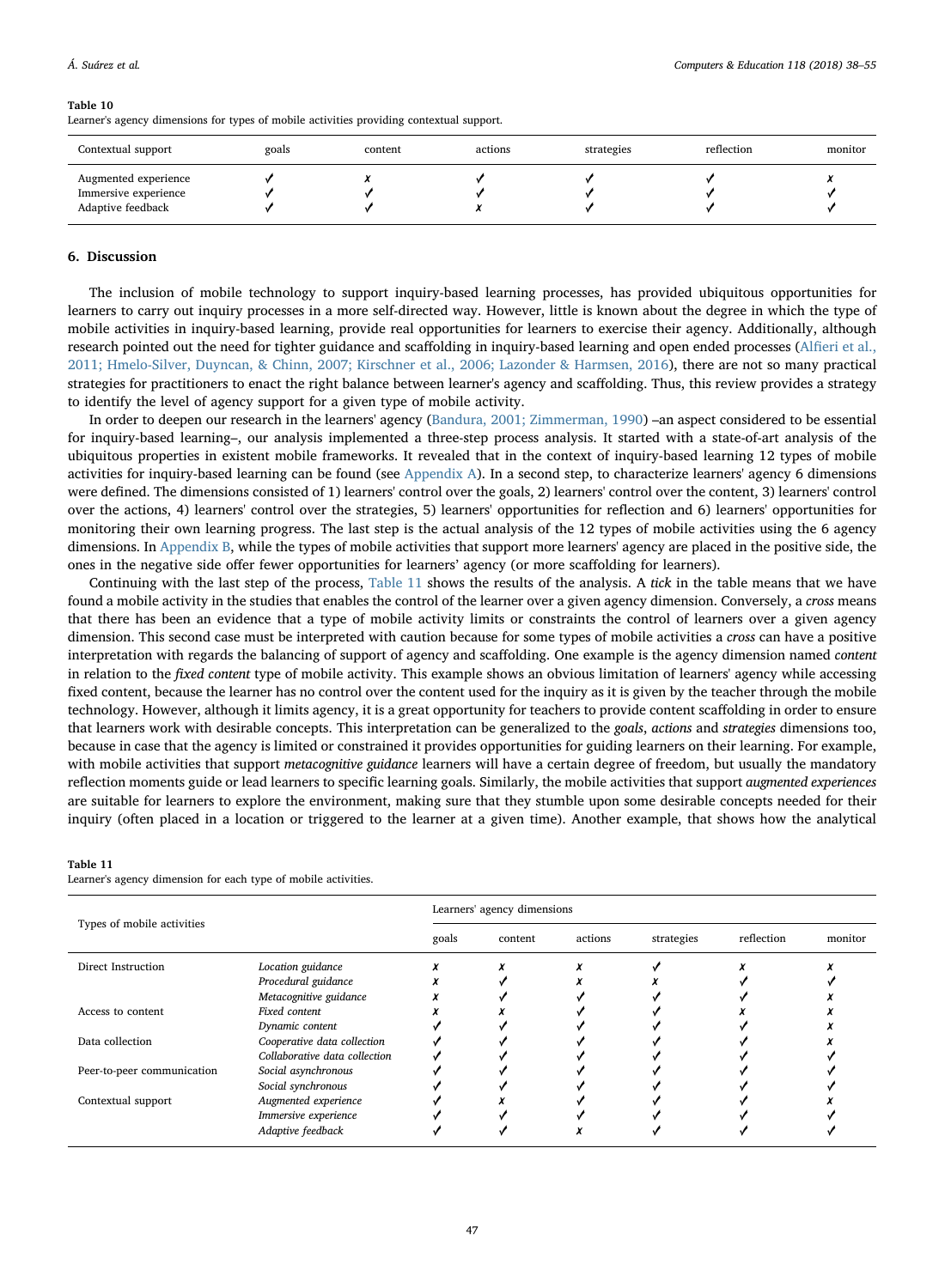framework can be used to better combined scaffolding with learners' agency can be seen in the adaptive feedback. The learners can have control over the inquiry activity but still will be asked to perform specific actions based on their previous performance. This, again, is another type of guidance through mobile technology.

A different interpretation needs to be done for the reflection and monitoring agency dimensions. The meaning of the information in [Table 11](#page-9-2) still represents is the types of mobile activities enabling monitoring or reflection. But, unlike the other agency dimensions, a cross in monitoring or reflection means that there is no technical support to monitor or to reflect about their progress. In this sense, techniques like e.g. Learning Analytics can provide means through their dashboards to enhance the support of these agency dimensions. The learners can trace and visualize their progress over time [\(Schwendimann et al., 2016\)](#page-16-27) which allows them to monitor their progress. Such monitoring implies more control for learners over their learning to reflect and also to adapt their behavior based on an informed decision.

The analysis of the learners' agency support through mobile activities can have implications for educational practitioners. Through the analytical framework, they have more means to strategically design their mobile activities based on the agency support. It is possible to aim at specific dimensions of agency and to provide guidance for other dimensions in which learners have a deficit on. For example, learners with problems to focus on their learning goals should be supported with mobile activities that provide guidance on pursuing learning goals like e.g. direct instruction or fixed access to content. That is to say, those learners should not use mobile activities in which they have control over their learning goals like e.g. data collection or mobile activities that offer contextual support. With this in mind, it is up to the teacher to use the analytical framework and design activities that, first provide direct guidance and then later gradually design new ones e.g. based on contextual support of peer-to-peer interaction, in which they have a higher degree of agency.

Taken together, the findings presented in this study, the analytical framework and the examples of how to use it, contribute to overcome the criticism about discovery learning processes or methodologies that enable more learners' agency [\(Kirschner et al., 2006;](#page-15-2) [Mayer, 2004](#page-15-2)). Because it presents practical instruments for practitioners to optimally balance learners' scaffolding and agency through mobile technology, without jeopardizing the natural capacity of learners' to be autonomous on their learning (E. [Tan, So, &](#page-17-14) [Zhang, 2012\)](#page-17-14). These findings also align with the claims made in a recent meta-analysis on inquiry-based learning, that pointed out the relevance of providing instruction and support during the inquiry-based process (Alfi[eri et al., 2011; Lazonder & Harmsen, 2016](#page-14-2)).

Finally, this analysis provides two main outcomes in relation to the state-of-art of mobile inquiry-based learning and its implications supporting learners' agency. First, it provides a summary of the most typical types of mobile activities in inquiry-based learning, as well as the technological affordances used to enact them. The second outcomes of this review is the analytical framework that can be used by practitioners to design more balanced mobile activities in inquiry-based learning. This instrument allows them to design mobile inquiry activities that gradually foster the different dimensions of learners' agency. Moreover, it helps to raise awareness about the potential of mobile technology to enable learners' agency. In line with Vogel's criticism [\(Vogel et al., 2009\)](#page-17-9), the inclusion of mobile technology on inquiry-based learning is not enough to have autonomous and seamless learning processes. It requires agentic learners that make a step further and take control over their learning. To this end, our analytical framework and the analysis done contributed to identify and promote the inclusion and usage of suitable types of mobile activities that support learners' agency.

## <span id="page-10-0"></span>7. Conclusions

This review aims at examining to what extent the use of mobile technology for inquiry-based learning supports and limits learners' agency. To this end, 62 studies about mobile inquiry-based learning have been analyzed through the types of mobile activities included in their designs. In the second step of our evaluation, the analytical framework extracted from the definitions of agency in the literature revealed 6 dimensions for learners' agency (control over goals, over content, over actions, over strategies, and options for reflection and monitoring). These were used to evaluate 12 types of mobile activities derived from the direct instruction, access to content, data collection, peer-to-peer interaction and contextual support type of mobile activities. As a result, the review provides an indication of what aspects of the learners' agency can be exercised with the different types of mobile activities (see [Appendix B\)](#page-14-9). Despite the exploratory nature, the contribution of this review is twofold: first, it contributes a systematic review of the types of mobile activities used in inquiry-based learning (see [Appendix A](#page-11-0)). Second, it provides a preliminary analytical framework (see section [3](#page-3-0)) that can raise awareness about the role of mobile technology to support learners' agency and scaffolding.

There are several limitations associated to this study. The majority of the studies found were case studies because of the lack of a larger body of experimental research studies. This has made it difficult to draw conclusion about the effectiveness of these types of mobile activities supporting learners' agency. Another limitation comes from a number of articles analyzed, which was not exhaustive. For example, in our search we excluded the term discovery learning which was merged with inquiry-based learning in 1998 ([Jong & Joolingen, 1998](#page-15-0)). Including this term in our research might be resulted in a more comprehensive list of analyzed work. Also, the reliability of the analytical framework has not been discussed thoroughly and it suggests a follow up investigation to validate the agency dimensions. Additionally, the age range of the students and the relation between learners' agency and scaffolding (without mobile technology) have not been taken into consideration. Nevertheless, these limitations do not alter the main outcome of the study.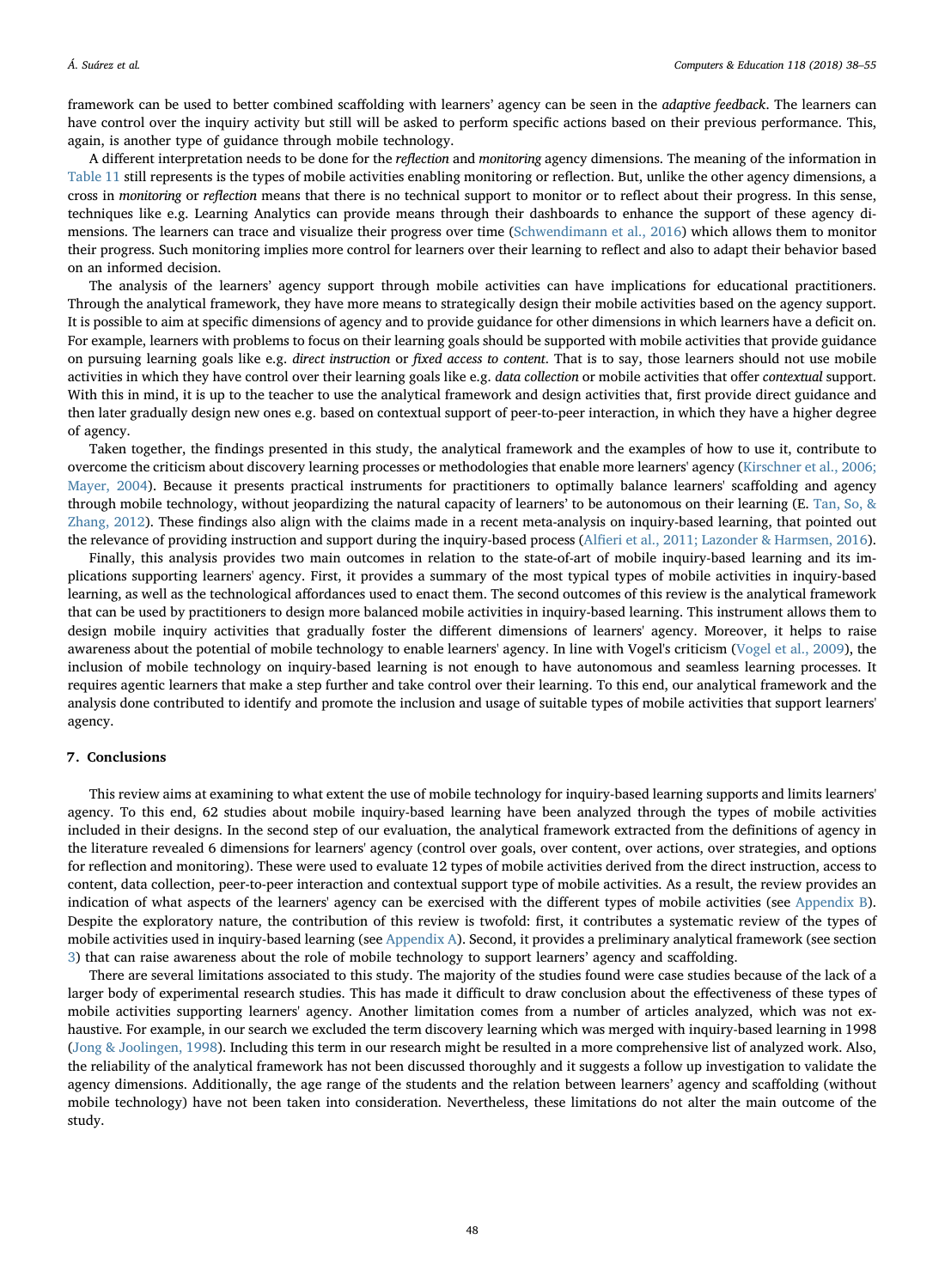Recent meta-analysis on inquiry-based learning (Alfi[eri et al., 2011; Lazonder & Harmsen, 2016\)](#page-14-2) have pointed out the importance of instruction and support in the inquiry process. The use of mobile devices for inquiry-based learning is able to foster different types of mobile activities combining a mix of instruction and agency for the learners. This review has distillated suggestions for such combination to be successful. For example, the use of metacognitive guidance, as part of the direct instruction mobile activities, provides a good balance between learners' agency and learners' scaffolding. The dynamic access to content, as part of the type of mobile activities to access content, offers some chances for learners' agency, but also helps to improve learners' digital literacy skills. The type of mobile activities for contextual support provide some opportunities for learners to control aspects of their learning. Nevertheless, there are some types of contextual support that can undermine the learners' control over the content and their actions. The last two types of mobile activities, data collection and peer-to-peer interaction, allow learners to have most of the control over their inquiry process. However, those types of mobile activities in order to be successful require a good combination and balance with the other three types of mobile activities: direct instruction, access to content and contextual support.

Taken together, this review provides a preliminary work to better understand the influence of mobile technology on learners' agency for inquiry-based learning. Several reflections emerge from this study advocating caution while finding the optimal support and balance between learners' agency and scaffolding. First, we advise for more teachers' and learners' reflection about the use and appropriation ([Pachler et al., 2010\)](#page-16-14) of mobile technology for learning. Such reflection can improve the skills of self-identifying learning strategies and consequently lead to more genuine agentic learning [\(Song et al., 2012\)](#page-17-13). Second, more experimental research is needed to find the optimal proxy for learners' agency, not only for mobile inquiry-based learning but also in broader contexts.

Finally, in the fast-growing field of wearable applications and sensor devices for real world data collection and activity tracking, we foresee further possibilities for intelligent support for inquiry-based processes. This will call for new analysis of learners' agency, in which the study of learners' agency done in this review could be taken as a basis for further improvements.

#### Acknowledgments

The research leading to these results has received funding from the European Community's Seventh Framework Programme (FP7/ 2007-2013) under grant agreement N° 318499 - weSPOT project.

## <span id="page-11-0"></span>Appendix A. Complete list of reviewed studies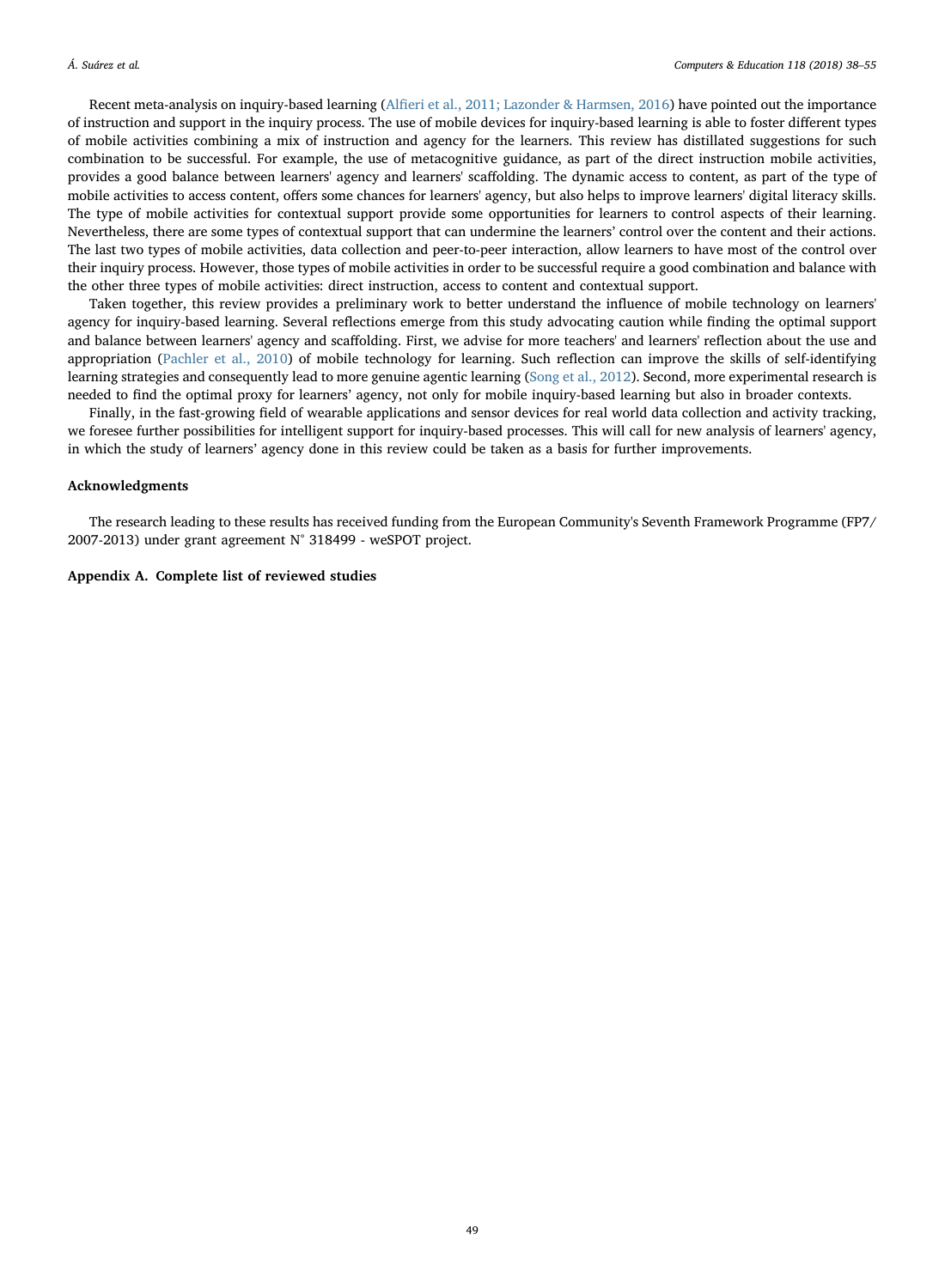|                                                   |          | Instruction driven |                         |       | Content driven | Data collection              | Peer-to-peer interaction |              | Context   |                       |
|---------------------------------------------------|----------|--------------------|-------------------------|-------|----------------|------------------------------|--------------------------|--------------|-----------|-----------------------|
|                                                   | Location |                    | Procedure Metacognitive | Fixed | Dynamic        | Collaborative<br>Cooperative | Synchronous              | Asynchronous | Augmented | Adaptive<br>Immersive |
| (Ahmed & Parsons, 2013)<br>(Anastopoulou et al.,  |          |                    | ↘                       | ↘     |                |                              |                          |              |           |                       |
| (Aristeidou et al., 2015,<br>2012)                |          |                    |                         |       |                |                              |                          |              |           |                       |
| (Bannan, Peters, &<br>pp. 3-16)                   |          |                    |                         |       |                |                              |                          |              |           |                       |
| Martinez, 2010)                                   |          |                    |                         |       |                |                              |                          |              |           |                       |
| (Buckner & Kim, 2013)<br>(Boticki et al., 2015)   |          |                    |                         |       |                |                              |                          |              |           |                       |
| (Chang et al., 2012)                              |          |                    |                         |       |                |                              |                          |              |           |                       |
| (Chen & Lin, 2016)                                |          |                    |                         |       |                |                              |                          |              |           |                       |
| (Chiang et al., 2014b)<br>(Chiang et al., 2014a)  |          |                    |                         |       |                | >>                           | ゝゝ                       | ╲            | ↘<br>╰    |                       |
| (Chu et al., 2010)                                |          |                    |                         |       |                |                              |                          |              |           | ゝゝ                    |
| (Chu, Hwang, & Tsai,<br>2010)                     |          |                    |                         |       |                |                              |                          |              |           |                       |
| (Chung et al., 2010, pp.<br>182-189)              |          |                    |                         |       | ↘              |                              |                          |              |           |                       |
| (Dunleavy et al., 2009)                           |          |                    |                         |       |                |                              |                          |              |           |                       |
| (Eliasson et al., 2013)                           |          |                    |                         |       |                |                              |                          |              |           |                       |
| (Hsiao et al., 2016)                              |          |                    |                         |       |                |                              |                          |              |           |                       |
| (Hung, Hwang, & Wang,<br>(Huang et al., 2010)     |          |                    |                         |       | ↘              |                              |                          |              |           |                       |
| 2014)                                             |          |                    |                         |       |                |                              |                          |              |           |                       |
| (Hung et al., 2012)                               |          |                    |                         |       |                |                              |                          |              |           | ↘                     |
| (Hwang, Chu, et al., 2011)<br>(Hung et al., 2013) |          |                    |                         |       |                |                              |                          |              |           | ↘                     |
| (Hwang, Tsai, Chu,                                |          |                    |                         |       |                |                              |                          |              |           |                       |
| Kinshuk, & Chen,<br>2012)                         |          |                    |                         |       |                |                              |                          |              |           |                       |
| (Hwang Wu et al., 2011)                           |          |                    |                         |       | ↘              |                              |                          |              |           |                       |
| (Hwang, Wu, Zhuang, &                             |          |                    |                         |       |                |                              |                          |              |           |                       |
| (Jones et al., 2013)<br>Huang, 2013)              |          |                    |                         |       |                | ↘                            |                          |              |           |                       |
| (Jong & Tsai, 2016)                               |          |                    |                         |       |                | >                            |                          |              | ↘         |                       |
| (Kamarainen et al., 2013)                         |          |                    |                         |       |                |                              |                          |              |           |                       |
| (Kerawalla et al., 2013)                          |          |                    |                         |       |                |                              |                          |              |           |                       |
| (Kuhn, Cahill, Quintana, &<br>Schmoll, 2011)      |          |                    |                         |       |                |                              |                          |              |           |                       |
| (Lai et al., 2010)                                |          |                    |                         |       |                |                              |                          |              |           |                       |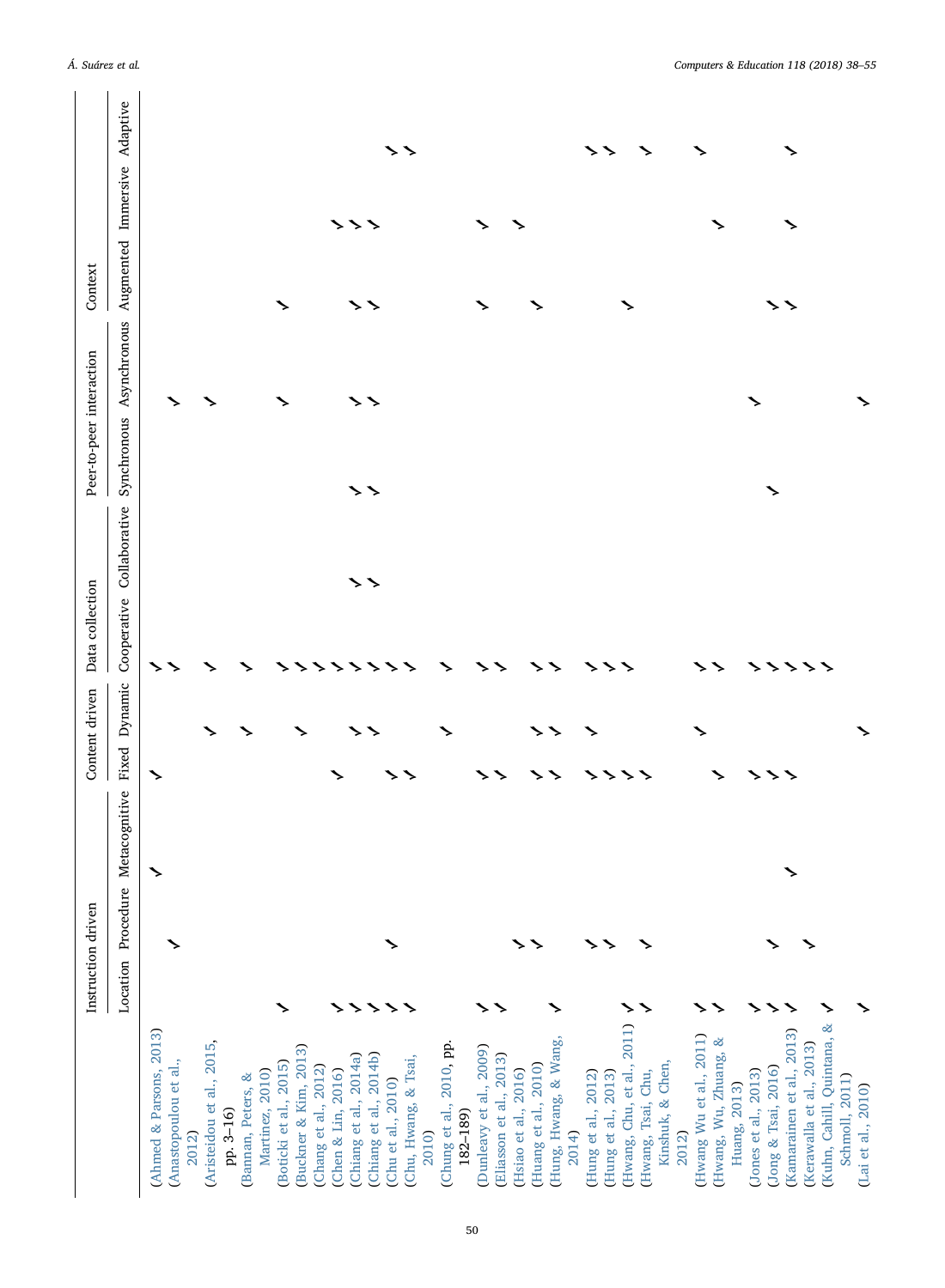|                                                                                                                                                                                                                                                                                                                                                                                                                                                                                                                                                                                                                                                                                                                                                            |                                                                                  | 7/62               | 11%                              |
|------------------------------------------------------------------------------------------------------------------------------------------------------------------------------------------------------------------------------------------------------------------------------------------------------------------------------------------------------------------------------------------------------------------------------------------------------------------------------------------------------------------------------------------------------------------------------------------------------------------------------------------------------------------------------------------------------------------------------------------------------------|----------------------------------------------------------------------------------|--------------------|----------------------------------|
| ↘<br>↘                                                                                                                                                                                                                                                                                                                                                                                                                                                                                                                                                                                                                                                                                                                                                     |                                                                                  | 9/62               | 14%                              |
| ↘<br>↘                                                                                                                                                                                                                                                                                                                                                                                                                                                                                                                                                                                                                                                                                                                                                     |                                                                                  | 12/62              | 22/62 (35%)<br>19%               |
| ↘                                                                                                                                                                                                                                                                                                                                                                                                                                                                                                                                                                                                                                                                                                                                                          | $\ddot{\phantom{1}}$<br>↘                                                        | 15/62              | 24%                              |
|                                                                                                                                                                                                                                                                                                                                                                                                                                                                                                                                                                                                                                                                                                                                                            |                                                                                  | 10/62              | 20/62 (32%)<br>16%               |
|                                                                                                                                                                                                                                                                                                                                                                                                                                                                                                                                                                                                                                                                                                                                                            |                                                                                  | 8/62               | 12%                              |
|                                                                                                                                                                                                                                                                                                                                                                                                                                                                                                                                                                                                                                                                                                                                                            |                                                                                  | 57/62              | 57/62 (91%)<br>91%               |
|                                                                                                                                                                                                                                                                                                                                                                                                                                                                                                                                                                                                                                                                                                                                                            | ↘                                                                                | 25/62              | 43/62 (69%)<br>40%               |
| $\rightarrow$<br>$\blacktriangleright$<br>↘<br>↘<br>↘<br>↘                                                                                                                                                                                                                                                                                                                                                                                                                                                                                                                                                                                                                                                                                                 | ↘                                                                                | 25/<br>62          | 40%                              |
| ↘                                                                                                                                                                                                                                                                                                                                                                                                                                                                                                                                                                                                                                                                                                                                                          |                                                                                  | 4/62               | 6%                               |
|                                                                                                                                                                                                                                                                                                                                                                                                                                                                                                                                                                                                                                                                                                                                                            |                                                                                  | 17/62              | 26%                              |
|                                                                                                                                                                                                                                                                                                                                                                                                                                                                                                                                                                                                                                                                                                                                                            |                                                                                  | 27/62              | 44/62 (70%)<br>43%               |
| (Maldonado & Pea, 2010)<br>(Razikin et al., 2009, pp.<br>Johansson, & Muller,<br>(Liljeström et al., 2013)<br>(Rogers & Price, 2008)<br>(Sharples et al., 2015)<br>Rudman, Meek, &<br>(Vogel, Kurti, Milrad,<br>(Ternier et al., 2012)<br>(Shelley et al., 2015)<br>(Song & Kong, 2014)<br>(Suarez et al., 2015)<br>(Suárez et al., 2016)<br>(Schaal et al., 2012)<br>Marty et al., 2013)<br>(Vavoula, Sharples,<br>(Nouri et al., 2013)<br>Lonsdale, 2009)<br>(Song et al., 2012)<br>(Laru et al., 2012)<br>(Parr et al., 2004)<br>(Looi et al., 2011)<br>(Looi et al., 2014)<br>(Sha et al., 2012)<br>(Sun et al., 2016)<br>(Tan et al., 2007)<br>(Lui et al., 2014)<br>171-182)<br>(Shih, 2010)<br>(Song, 2014)<br>(Song, 2016)<br>(Liu, 2009)<br>2014) | (Yarnall et al., 2006)<br>(Yang & Lin, 2010)<br>(Wong, 2013) b<br>(Wong, 2013) a | Total per category | Total per interaction<br>pattern |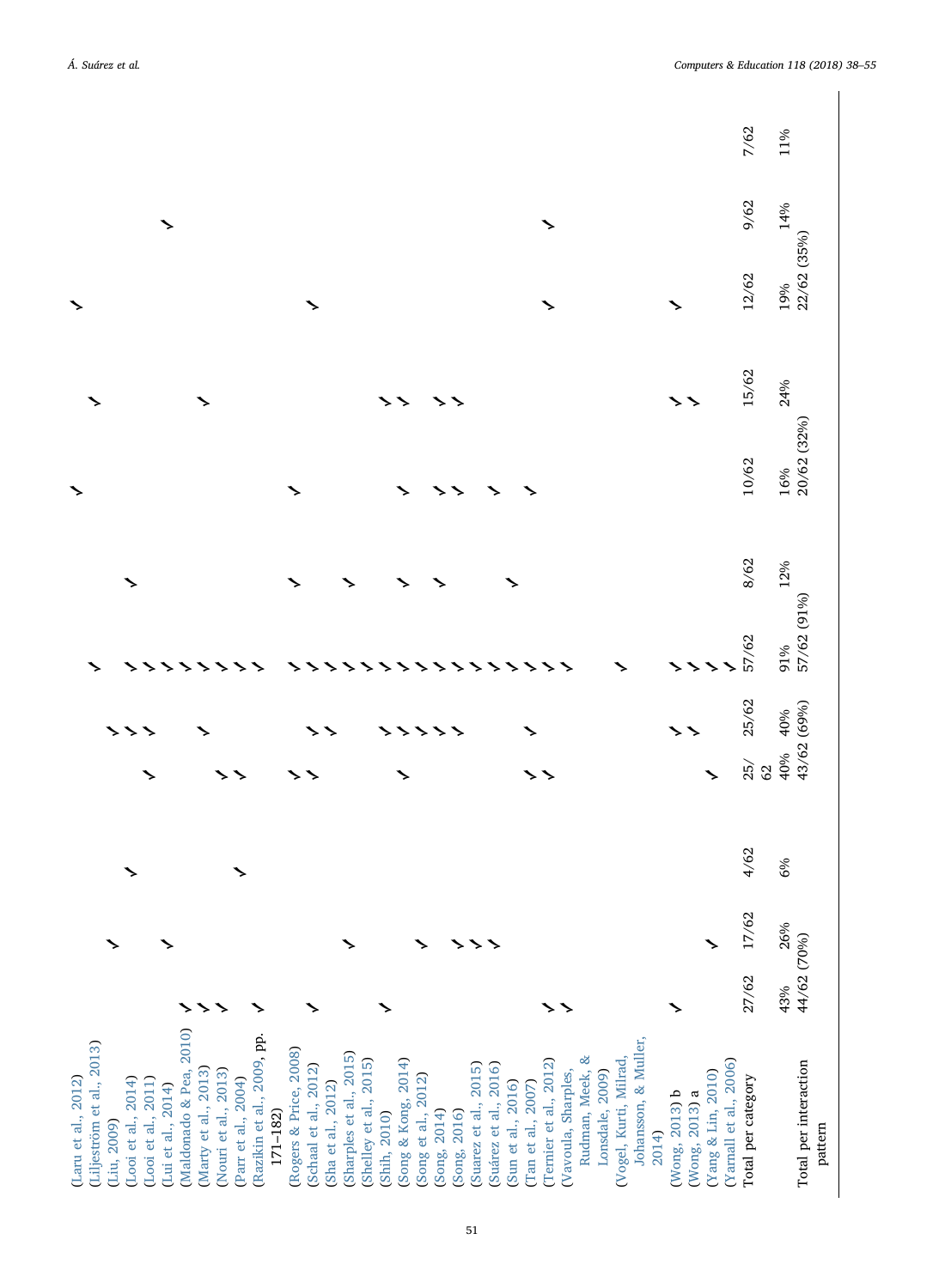#### <span id="page-14-9"></span>Appendix B. The 12 types of mobile activities analyzed through each of the 6 agency dimensions



#### References

<span id="page-14-8"></span>Ahmed, S., & Parsons, D. (2013). Abductive science inquiry using mobile devices in the classroom. Computers & Education, 63, 62-72. [http://doi.org/10.1016/j.](http://doi.org/10.1016/j.compedu.2012.11.017) [compedu.2012.11.017](http://doi.org/10.1016/j.compedu.2012.11.017).

<span id="page-14-7"></span>[Akyol, Z., & Garrison, D. R. \(2011\). Assessing metacognition in an online community of inquiry.](http://refhub.elsevier.com/S0360-1315(17)30239-7/sref2) The Internet and Higher Education, 14(3), 183–190.

<span id="page-14-2"></span>Alfi[eri, L., Brooks, P. J., Aldrich, N. J., & Tenenbaum, H. R. \(2011\).](http://refhub.elsevier.com/S0360-1315(17)30239-7/sref3) Does discovery-based instruction enhance learning?

- <span id="page-14-6"></span>Anastopoulou, S., Sharples, M., Ainsworth, S., Crook, C., O'Malley, C., & Wright, M. (2012). Creating personal meaning through technology-supported science inquiry learning across formal and informal settings. International Journal of Science Education, 34(2), 251-273. <http://doi.org/10.1080/09500693.2011.569958>.
- <span id="page-14-11"></span>Aristeidou, M., Scanlon, E., & Sharples, M. (2015). Weather-it missions: A social network analysis perspective of an online citizen inquiry community. [http://doi.org/10.](http://doi.org/10.1007/978-3-319-24258-3_1) [1007/978-3-319-24258-3\\_1.](http://doi.org/10.1007/978-3-319-24258-3_1)

<span id="page-14-4"></span>[Bandura, A. \(2001\). Social cognitive theory: An agentic perspective.](http://refhub.elsevier.com/S0360-1315(17)30239-7/sref6) Annual Review of Psychology, 52(1), 1–26.

<span id="page-14-12"></span>Bannan, B., Peters, E., & Martinez, P. (2010). Mobile, inquiry-based learning and geological observation. International Journal of Mobile and Blended Learning, 2(3), 13–29. <http://doi.org/10.4018/jmbl.2010070102>.

<span id="page-14-3"></span>[Benson, P. \(2007\). Autonomy in language teaching and learning.](http://refhub.elsevier.com/S0360-1315(17)30239-7/sref8) Language Teaching, 40(1), 21–40.

<span id="page-14-10"></span><span id="page-14-5"></span>[Bogdan, R. C., & Biklen, S. K. \(1998\). Foundations of qualitative research in education.](http://refhub.elsevier.com/S0360-1315(17)30239-7/sref9) Qualitative Research in Education: An Introduction to Theory and Methods, 1-48. Boticki, I., Baksa, J., Seow, P., & Looi, C.-K. (2015). Usage of a mobile social learning platform with virtual badges in a primary school. Computers & Education, 86, 120–136. [http://doi.org/10.1016/j.compedu.2015.02.015.](http://doi.org/10.1016/j.compedu.2015.02.015)

<span id="page-14-1"></span>Brown, A., & Campione, J. (1994). Guided discovery in a community of learners. Retrieved fro[mhttp://doi.apa.org/psycinfo/1994-98346-008.](http://doi.apa.org/psycinfo/1994-98346-008)

<span id="page-14-0"></span>Bruner, J. S., & Sherwood, V. (1976). [Peekaboo and the learning of rule structures. Play: Its role in development and evolution](http://refhub.elsevier.com/S0360-1315(17)30239-7/sref12).

<span id="page-14-13"></span>Buckner, E., & Kim, P. (2013). Integrating technology and pedagogy for inquiry-based learning: The stanford mobile inquiry-based learning environment (SMILE). PROSPECTS, 44(1), 99–118. [http://doi.org/10.1007/s11125-013-9269-7.](http://doi.org/10.1007/s11125-013-9269-7)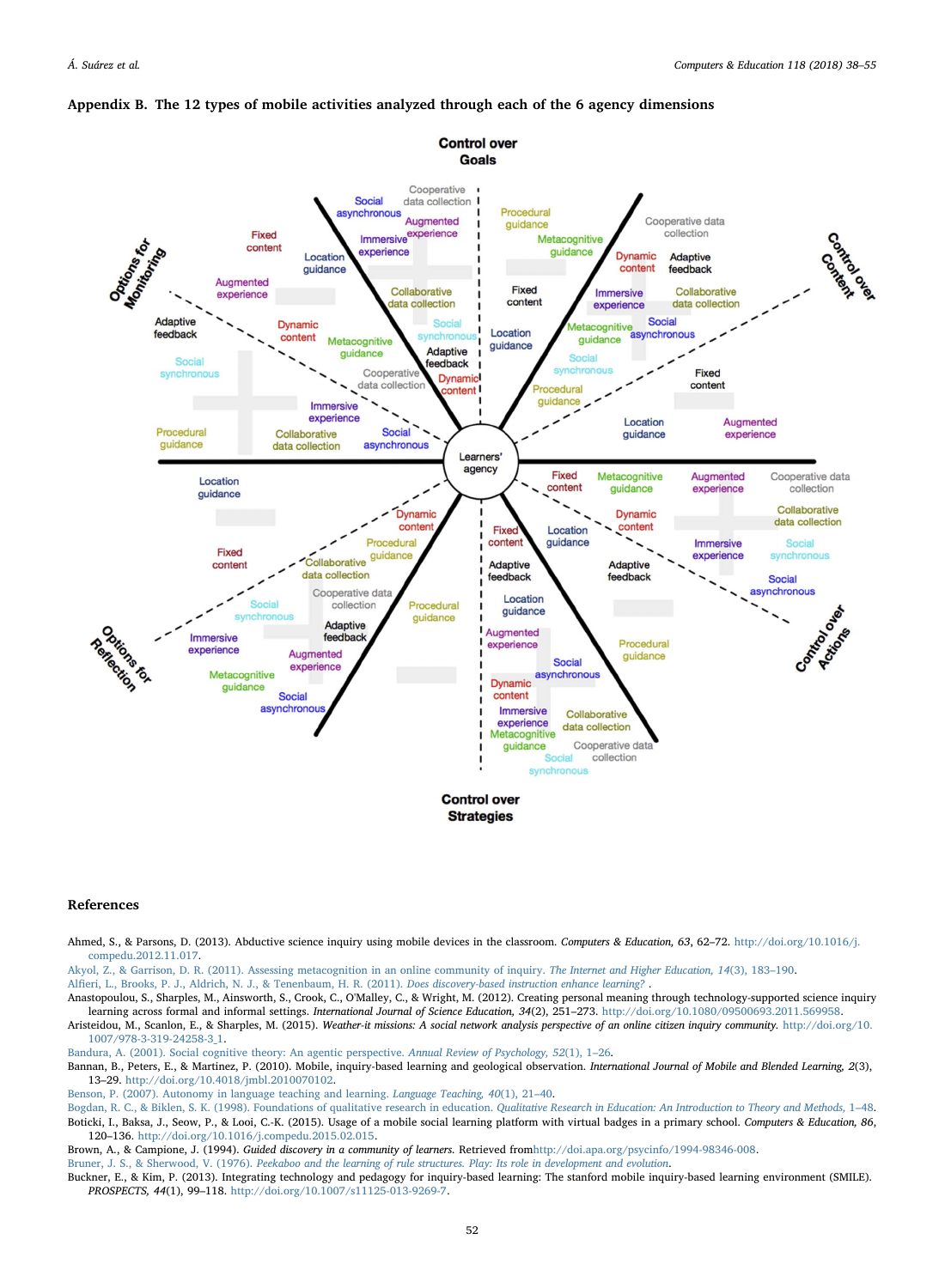- <span id="page-15-18"></span>Chang, C.-H., Chatterjea, K., Goh, D. H.-L., Theng, Y. L., Lim, E.-P., Sun, A., ... Nguyen, Q. M. (2012). Lessons from learner experiences in a field-based inquiry in geography using mobile devices. International Research in Geographical and Environmental Education, 21(1), 41-58. http://doi.org/10.1080/10382046.2012 [639155](http://doi.org/10.1080/10382046.2012.639155).
- <span id="page-15-22"></span>Chen, C.-C., & Lin, P.-H. (2016). Development and evaluation of a context-aware ubiquitous learning environment for astronomy education. Interactive Learning Environments, 24(3), 644–661. <http://doi.org/10.1080/10494820.2014.915417>.
- <span id="page-15-1"></span>[Chen, W., Tan, N. Y. L., Looi, C.-K., Zhang, B., & Seow, P. S. K. \(2008\). Handheld computers as cognitive tools: Technology-enhanced environmental learning.](http://refhub.elsevier.com/S0360-1315(17)30239-7/sref16) Research [and Practice in Technology Enhanced Learning, 3](http://refhub.elsevier.com/S0360-1315(17)30239-7/sref16)(3), 231–252.
- <span id="page-15-23"></span>Chiang, T. H. C., Yang, S. J. H., & Hwang, G.-J. (2014a). An augmented reality-based mobile learning system to improve students' learning achievements and motivations in natural science inquiry activities. Educational Technology & Society, 17(4), 352-365. Retrieved from [http://www.jstor.org/stable/jeductechsoci.17.](http://www.jstor.org/stable/jeductechsoci.17.4.352) [4.352](http://www.jstor.org/stable/jeductechsoci.17.4.352).
- <span id="page-15-17"></span>Chiang, T. H. C., Yang, S. J. H., & Hwang, G.-J. (2014b). Students' online interactive patterns in augmented reality-based inquiry activities. Computers & Education, 78, 97–108. <http://doi.org/10.1016/j.compedu.2014.05.006>.
- <span id="page-15-24"></span>Chu, H.-C., Hwang, G.-J., & Tsai, C.-C. (2010a). A knowledge engineering approach to developing mindtools for context-aware ubiquitous learning. Computers & Education, 54(1), 289–297. [http://doi.org/10.1016/j.compedu.2009.08.023.](http://doi.org/10.1016/j.compedu.2009.08.023)
- <span id="page-15-12"></span>Chu, H.-C., Hwang, G.-J., Tsai, C.-C., & Tseng, J. C. R. (2010b). A two-tier test approach to developing location-aware mobile learning systems for natural science courses. Computers & Education, 55(4), 1618–1627. <http://doi.org/10.1016/j.compedu.2010.07.004>.
- <span id="page-15-25"></span>Chung, C.-W., Kuo, W.-H., & Liu, C.-C. (2010). Facilitating group learning in science laboratory courses using handheld devices. Retrieved from [http://dl.acm.org/citation.](http://dl.acm.org/citation.cfm?id=1854360.1854384) [cfm?id=1854360.1854384](http://dl.acm.org/citation.cfm?id=1854360.1854384).
- <span id="page-15-7"></span>De Jong, T., Specht, M., & Koper, R. (2008). A reference model for mobile social software for learning. International Journal of Continuing Engineering Education and Life-Long Learning, 18(1), 118. [http://doi.org/10.1504/IJCEELL.2008.016079.](http://doi.org/10.1504/IJCEELL.2008.016079)

<span id="page-15-20"></span>Donovan, M., Bransford, J. D., & Pellegrino, J. (1999). Ho. Retrieved fromhttp://fi[les.eric.ed.gov/fulltext/ED440122.pdf](http://files.eric.ed.gov/fulltext/ED440122.pdf).

- Drexler, W. (2010). The networked student model for construction of personal learning environments: Balancing teacher control and student autonomy. Australasian Journal of Educational Technology, 26(3), 369-385. Retrieved from http://late-dpedago.urv.cat/site\_media/papers/The\_networked\_student\_model\_for [construction\\_of\\_personal\\_learning\\_environments.pdf.](http://late-dpedago.urv.cat/site_media/papers/The_networked_student_model_for_construction_of_personal_learning_environments.pdf)
- <span id="page-15-21"></span>Dunleavy, M., Dede, C., & Mitchell, R. (2009). Affordances and limitations of immersive participatory augmented reality simulations for teaching and learning. Journal of Science Education and Technology, 18(1), 7–22. [http://doi.org/10.1007/s10956-008-9119-1.](http://doi.org/10.1007/s10956-008-9119-1)
- <span id="page-15-13"></span>Eliasson, J., Knutsson, O., Ramberg, R., & Cerratto-Pargman, T. (2013). Using smartphones and QR codes for supporting students in exploring tree species. [http://doi.org/10.](http://doi.org/10.1007/978-3-642-40814-4_35) [1007/978-3-642-40814-4\\_35.](http://doi.org/10.1007/978-3-642-40814-4_35)
- <span id="page-15-6"></span>[Fahraeus, E. R. \(2004\). Distance education students moving towards collaborative learning-A](http://refhub.elsevier.com/S0360-1315(17)30239-7/sref28) field study of Australian distance education students and systems. Journal [of Educational Technology and Society, 7](http://refhub.elsevier.com/S0360-1315(17)30239-7/sref28), 129–140.
- <span id="page-15-8"></span>Fay, B. (1996). [Contemporary philosophy of social science: A multicultural approach](http://refhub.elsevier.com/S0360-1315(17)30239-7/sref29), Vol. 1. Cambridge Univ Press.
- <span id="page-15-3"></span>Furtak, E. M., Seidel, T., Iverson, H., & Briggs, D. C. (2012). Experimental and quasi-experimental studies of inquiry-based science teaching: A meta-analysis. Review of Educational Research, 82(3), 300–329. <http://doi.org/10.3102/0034654312457206>.
- <span id="page-15-19"></span>Garrison, D. R., Anderson, T., & Archer, W. (1999). Critical inquiry in a text-based Environment: Computer conferencing in higher education. The Internet and Higher Education, 2(2–3), 87–105. [http://doi.org/10.1016/S1096-7516\(00\)00016-6.](http://doi.org/10.1016/S1096-7516(00)
- Hmelo-Silver, C. E., Duyncan, R. G., & Chinn, C. A. (2007). Scaffolding and achievement in problem-based and inquiry learning: A response to Kirschner, sweller, and Clark (2006). Educational Psychologist, 42(2), 99–107. [http://doi.org/10.1080/00461520701263368.](http://doi.org/10.1080/00461520701263368)
- <span id="page-15-10"></span>Holec, H. (1979). [Autonomy and foreign language learning.](http://refhub.elsevier.com/S0360-1315(17)30239-7/sref33) ERIC.
- Holec, H. A. (1981). [Foreign language learning.](http://refhub.elsevier.com/S0360-1315(17)30239-7/sref34) Oxford: Pergamon Press.
- <span id="page-15-11"></span>Hsiao, H.-S., Chang, C.-S., Lin, C.-Y., & Wang, Y.-Z. (2016). Weather observers: A manipulative augmented reality system for weather simulations at home, in the classroom, and at a museum. Interactive Learning Environments, 24(1), 205–223. <http://doi.org/10.1080/10494820.2013.834829>.
- <span id="page-15-15"></span>Huang, Y.-M., Lin, Y.-T., & Cheng, S.-C. (2010). Effectiveness of a mobile plant learning system in a science curriculum in taiwanese elementary education. Computers & Education, 54(1), 47–58. [http://doi.org/10.1016/j.compedu.2009.07.006.](http://doi.org/10.1016/j.compedu.2009.07.006)
- [Huberman, M., & Miles, M. B. \(2002\).](http://refhub.elsevier.com/S0360-1315(17)30239-7/sref37) The qualitative researcher's companion. Sage.
- <span id="page-15-16"></span>Hung, P., Hwang, G., Lin, Y., Wu, T., & Su, I. (2013). Seamless connection between learning and assessment-applying progressive learning tasks in mobile ecology inquiry. Educational Technology & Society, 16(1), 194–205. Retrieved from [http://www.ifets.info/download\\_pdf.php?j\\_id=58&a\\_id=1327.](http://www.ifets.info/download_pdf.php?j_id=58&a_id=1327)
- <span id="page-15-27"></span>[Hung, P., Hwang, G.-J., Su, I., & Lin, H. \(2012\). A concept-map integrated dynamic assessment system for improving ecology observation competences in mobile](http://refhub.elsevier.com/S0360-1315(17)30239-7/sref39) learning activities. [TOJET: The Turkish Online Journal of Educational Technology, 11](http://refhub.elsevier.com/S0360-1315(17)30239-7/sref39)(1).
- <span id="page-15-26"></span>Hung, C. M., Hwang, G. J., & Wang, S. Y. (2014). Effects of an integrated mind-mapping and problem-posing approach on students' in-field mobile learning performance in a natural science course. International Journal of Mobile Learning and Organisation, 8(3/4), 187. [http://doi.org/10.1504/IJMLO.2014.067019.](http://doi.org/10.1504/IJMLO.2014.067019) Hunter, J., & Cooke, D. (2007). [Through autonomy to agency: Giving power to language learners](http://refhub.elsevier.com/S0360-1315(17)30239-7/sref41).
- <span id="page-15-28"></span><span id="page-15-9"></span>Hwang, G.-J., Chu, H.-C., Lin, Y.-S., & Tsai, C.-C. (2011a). A knowledge acquisition approach to developing Mindtools for organizing and sharing differentiating knowledge in a ubiquitous learning environment. Computers & Education, 57(1), 1368-1377. [http://doi.org/10.1016/j.compedu.2010.12.013.](http://doi.org/10.1016/j.compedu.2010.12.013)
- <span id="page-15-29"></span>[Hwang, G.-J., Tsai, C., Chu, H.-C., Kinshuk, & Chen, C.-Y. \(2012\). A context-aware ubiquitous learning approach to conducting scienti](http://refhub.elsevier.com/S0360-1315(17)30239-7/sref43)fic inquiry activities in a science park. [Australasian Journal of Educational Technology, 28](http://refhub.elsevier.com/S0360-1315(17)30239-7/sref43)(5), 931–947.
- <span id="page-15-30"></span>Hwang, G.-J., Wu, P.-H., & Ke, H.-R. (2011b). An interactive concept map approach to supporting mobile learning activities for natural science courses. Computers & Education, 57(4), 2272–2280. [http://doi.org/10.1016/j.compedu.2011.06.011.](http://doi.org/10.1016/j.compedu.2011.06.011)
- <span id="page-15-31"></span>Hwang, G. J., Wu, P. H., Zhuang, Y. Y., & Huang, Y. M. (2013). Effects of the inquiry-based mobile learning model on the cognitive load and learning achievement of students. Interactive Learning Environments, 21(4), 338–354. [http://doi.org/10.1080/10494820.2011.575789.](http://doi.org/10.1080/10494820.2011.575789)
- <span id="page-15-14"></span>Jones, A. C., Scanlon, E., & Clough, G. (2013). Mobile learning: Two case studies of supporting inquiry learning in informal and semiformal settings. Computers & Education, 61, 21–32. <http://doi.org/10.1016/j.compedu.2012.08.008>.
- <span id="page-15-32"></span>Jong, M. S., & Tsai, C.-C. (2016). Understanding the concerns of teachers about leveraging mobile technology to facilitate outdoor social inquiry learning: The EduVenture experience. Interactive Learning Environments, 24(2), 328–344. [http://doi.org/10.1080/10494820.2015.1113710.](http://doi.org/10.1080/10494820.2015.1113710)

<span id="page-15-0"></span>Jong, T. De, & Joolingen, W. Van (1998). Scientific discovery learning with computer simulations of conceptual domains. Review of Educational Research, 68(2), Retrieved from <http://rer.sagepub.com/content/68/2/179.short>.

- <span id="page-15-33"></span>Kamarainen, A. M., Metcalf, S., Grotzer, T., Browne, A., Mazzuca, D., Tutwiler, M. S., et al. (2013). EcoMOBILE: Integrating augmented reality and probeware with environmental education field trips. Computers & Education, 68, 545–556. [http://doi.org/10.1016/j.compedu.2013.02.018.](http://doi.org/10.1016/j.compedu.2013.02.018)
- <span id="page-15-34"></span>Kerawalla, L., Littleton, K., Scanlon, E., Jones, A., Gaved, M., Collins, T., ... Petrou, M. (2013). Personal inquiry learning trajectories in geography: Technological support across contexts. Interactive Learning Environments, 21(6), 497-515. <http://doi.org/10.1080/10494820.2011.604036>.
- King, A. (2007). Scripting collaborative learning processes: A cognitive perspective. In cripting computer-supported collaborative learning. Springer<http://doi.org/>[https://doi.](https://doi.org/10.1007/978-0-387-36949-5_2) [org/10.1007/978-0-387-36949-5\\_2](https://doi.org/10.1007/978-0-387-36949-5_2).
- <span id="page-15-2"></span>Kirschner, P. A., Sweller, J., & Clark, R. E. (2006). Why minimal guidance during instruction does not Work: An analysis of the failure of constructivist, discovery, problem-based, experiential, and inquiry-based teaching. Educational Psychologist, 41(2), 75-86. [http://doi.org/10.1207/s15326985ep4102\\_1.](http://doi.org/10.1207/s15326985ep4102_1)
- Klahr, D., & Nigam, M. (2004 Oct). The equivalence of learning paths in early science instruction effects of direct instruction and discovery learning. Psychological Science, 15(10), 661–667. Retrieved from <http://pss.sagepub.com/content/15/10/661.short>.
- <span id="page-15-4"></span>Koole, M. L. (2009). A model for framing mobile learning. [Mobile Learning: Transforming the Delivery of Education and Training, 1](http://refhub.elsevier.com/S0360-1315(17)30239-7/sref52)(2), 25–47.
- <span id="page-15-35"></span>Kuhn, A., Cahill, C., Quintana, C., & Schmoll, S. (2011). Using tags to encourage reflection and annotation on data during nomadic inquiry. Proceedings of the 2011 annual conference on Human factors in computing systems - CHI'11 (pp. 667). New York, USA: ACM Press. <http://doi.org/10.1145/1978942.1979038>.
- <span id="page-15-5"></span>Kukulska-Hulme, A. (2009). Will mobile learning change language learning? ReCALL, 21(2), 157. <http://doi.org/10.1017/S0958344009000202>.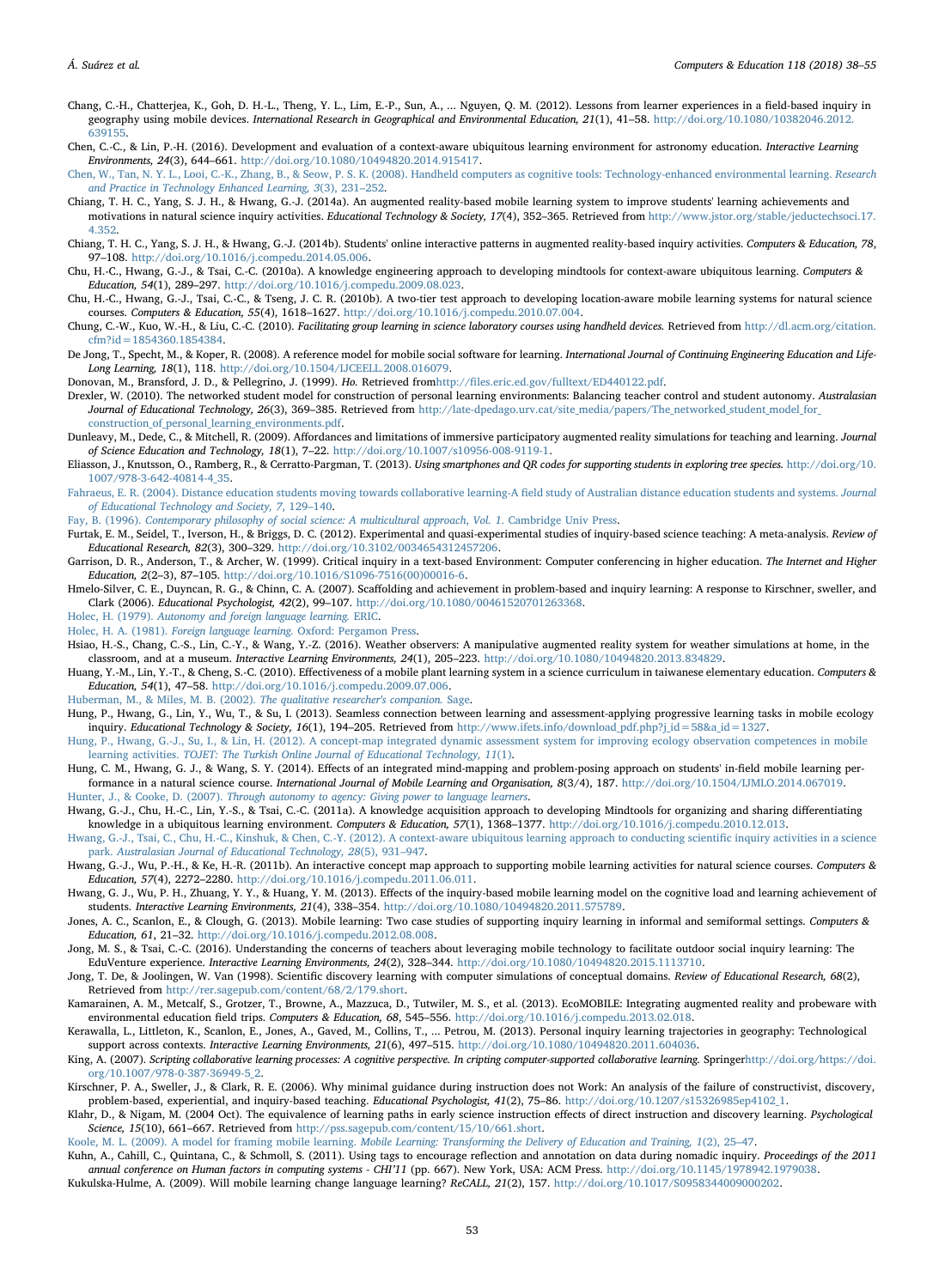- <span id="page-16-28"></span>Lai, A.-F., Wu, C.-H., Chou, K.-C., & Lai, H.-Y. (2010). Integrate handheld device and RFID to support context awareness environment for outdoor inquiry learning activity. 2010 6th IEEE International conference on wireless, mobile, and ubiquitous technologies in education (pp. 132–136). IEEE. [http://doi.org/10.1109/WMUTE.](http://doi.org/10.1109/WMUTE.2010.30) [2010.30](http://doi.org/10.1109/WMUTE.2010.30).
- <span id="page-16-7"></span>[Land, S. M., Zimmerman, H. T., Murray, O. T., Hooper, S., Yeh, K. C., & Sharma, P. \(2011\).](http://refhub.elsevier.com/S0360-1315(17)30239-7/sref55) Mobile computing: Perspectives on design, learning, and development. [Jacksonville, FL: 2011 AECT International Convention.](http://refhub.elsevier.com/S0360-1315(17)30239-7/sref55)
- [Lantolf, J. P., & Pavlenko, A. \(2001\). Econd \(L\) anguage \(A\) ctivity theory: Understanding second language learners as people.](http://refhub.elsevier.com/S0360-1315(17)30239-7/sref56) Learner Contributions to Language [Learning: New Directions in Research,](http://refhub.elsevier.com/S0360-1315(17)30239-7/sref56) 141–158.
- <span id="page-16-29"></span>Laru, J., Järvelä, S., & Clariana, R. B. (2012). Supporting collaborative inquiry during a biology field trip with mobile peer-to-peer tools for learning: A case study with K-12 learners. Interactive Learning Environments, 20(2), 103–117. <http://doi.org/10.1080/10494821003771350>.
- <span id="page-16-5"></span>[Lazonder, A. W., & Harmsen, R. \(2016\). Meta-analysis of inquiry-based learning e](http://refhub.elsevier.com/S0360-1315(17)30239-7/sref58)ffects of guidance. Review of Educational Research, 86(3) 34654315627366.
- <span id="page-16-30"></span>Liljeström, A., Enkenberg, J., & Pöllänen, S. (2013). Making learning whole: An instructional approach for mediating the practices of authentic science inquiries. Cultural Studies of Science Education, 8(1), 51–86. <http://doi.org/10.1007/s11422-012-9416-0>.
- <span id="page-16-11"></span>Little, D. (2007). Language learner autonomy: Some fundamental considerations revisited. Innovation in Language Learning and Teaching, 1(1), 14–29. [http://doi.org/](http://doi.org/10.2167/illt040.0) [10.2167/illt040.0](http://doi.org/10.2167/illt040.0).
- <span id="page-16-18"></span>Liu, T.-Y. (2009). A context-aware ubiquitous learning environment for language listening and speaking. Journal of Computer Assisted Learning, 25(6), 515-527. [http://](http://doi.org/10.1111/j.1365-2729.2009.00329.x) [doi.org/10.1111/j.1365-2729.2009.00329.x.](http://doi.org/10.1111/j.1365-2729.2009.00329.x)
- <span id="page-16-13"></span>Looi, C.-K., Sun, D., Wu, L., Seow, P., Chia, G., Wong, L.-H., ... Norris, C. (2014). Implementing mobile learning curricula in a grade level: Empirical study of learning effectiveness at scale. Computers & Education, 77, 101–115. <http://doi.org/10.1016/j.compedu.2014.04.011>.
- <span id="page-16-31"></span>Looi, C.-K., Zhang, B., Chen, W., Seow, P., Chia, G., Norris, C., et al. (2011). 1:1 mobile inquiry learning experience for primary science students: a study of learning effectiveness. Journal of Computer Assisted Learning, 27(3), 269-287. <http://doi.org/10.1111/j.1365-2729.2010.00390.x>.
- <span id="page-16-8"></span>Luckin, R. (2010). Re-designing learning contexts: Technology-rich, learner-centred ecologies. Taylor & Francis. Retrieved from [http://books.google.com/books?id=I-](http://books.google.com/books?id=I-ZZngEACAAJ&pgis=1)[ZZngEACAAJ&pgis=1.](http://books.google.com/books?id=I-ZZngEACAAJ&pgis=1)
- <span id="page-16-26"></span>Lui, M., Kuhn, A. C., Acosta, A., Quintana, C., & Slotta, J. D. (2014). Supporting learners in collecting and exploring data from immersive simulations in collective inquiry. Proceedings of the 32nd annual ACM conference on Human factors in computing systems - CHI '14 (pp. 2103–2112). New York, New York, USA: ACM Press. <http://doi.org/10.1145/2556288.2557162>.
- Lumpe, A., & Oliver, J. (Sep 1991). Dimensions of hands-on science. The American Biology Teacher, 53(6), 345-348. Retrieved from [http://www.jstor.org/stable/](http://www.jstor.org/stable/4449322) [4449322](http://www.jstor.org/stable/4449322).
- Maaß, K., & Artigue, M. (2013). Implementation of inquiry-based learning in day-to-day teaching: A synthesis. ZDM, 45(6), 779–795. [http://doi.org/10.1007/s11858-](http://doi.org/10.1007/s11858-013-0528-0) [013-0528-0.](http://doi.org/10.1007/s11858-013-0528-0)
- <span id="page-16-32"></span>Maldonado, H., & Pea, R. D. (2010). LET's GO! to the creek: Co-design of water quality inquiry using mobile science collaboratories. 2010 6th IEEE international conference on wireless, mobile, and ubiquitous technologies in education (pp. 81–87). IEEE. <http://doi.org/10.1109/WMUTE.2010.50>.
- <span id="page-16-24"></span>Marty, P. F., Alemanne, N. D., Mendenhall, A., Maurya, M., Southerland, S. A., Sampson, V., ... Schellinger, J. (2013). Scientific inquiry, digital literacy, and mobile computing in informal learning environments. Learning, Media and Technology, 38(4), 407-428. <http://doi.org/10.1080/17439884.2013.783596>.
- Mayer, R. (2004 Jan). Should there be a three-strikes rule against pure discovery learning? American Psychologist, 59(1), 14-19. Retrieved from [http://psycnet.apa.org/](http://psycnet.apa.org/journals/amp/59/1/14/) [journals/amp/59/1/14/](http://psycnet.apa.org/journals/amp/59/1/14/).
- <span id="page-16-12"></span>Moher, D., Liberati, A., Tetzlaff, J., & Altman, D. G. (2009). Preferred reporting items for systematic reviews and meta-analyses: The PRISMA statement. Annals of Internal Medicine, 151(4), 264–269. Retrieved from [http://annals.org/aim/article/744664/preferred-reporting-items-systematic-reviews-meta-analyses-prisma](http://annals.org/aim/article/744664/preferred-reporting-items-systematic-reviews-meta-analyses-prisma-statement)[statement.](http://annals.org/aim/article/744664/preferred-reporting-items-systematic-reviews-meta-analyses-prisma-statement)
- <span id="page-16-17"></span>Mulholland, P., Anastopoulou, S., Collins, T., Feisst, M., Gaved, M., Kerawalla, L., ... Wright, M. (2012). nQuire: Technological support for personal inquiry learning. IEEE Transactions on Learning Technologies, 5(2), 157–169. <http://doi.org/10.1109/TLT.2011.32>.
- <span id="page-16-23"></span>Munby, H. (1989). Refl[ection-in-action and re](http://refhub.elsevier.com/S0360-1315(17)30239-7/sref71)flextion-on-action. Issues in Education, 9, 31–42.
- <span id="page-16-25"></span>[Nathan, M., & Robinson, C. \(2001\). Considerations of learning and learning research: Revisiting the](http://refhub.elsevier.com/S0360-1315(17)30239-7/sref72)" media effects" debate. Journal of Interactive Learning Research, 12[\(1\), 69](http://refhub.elsevier.com/S0360-1315(17)30239-7/sref72).
- <span id="page-16-16"></span>Nouri, J., Cerrato-pargman, T., & Zetali, K. (2013). [Mobile inquiry-based learning a study of collaborative sca](http://refhub.elsevier.com/S0360-1315(17)30239-7/sref73)ffolding and performance.
- <span id="page-16-3"></span>Nouri, J., Cerratto-Pargman, T., Rossitto, C., & Ramber, R. (2014). Learning with or without mobile devices? A comparison of traditional schoolfield trips and inquiry based mobile learning activities. Retrieved August 21, 2014, from http://www.apsce.net/uploaded/fi[lemanager/ec853a85-ba5f-44b6-824e-a7b2e9bd66c5.pdf](http://www.apsce.net/uploaded/filemanager/ec853a85-ba5f-44b6-824e-a7b2e9bd66c5.pdf).
- <span id="page-16-14"></span>Pachler, N., Cook, J., & Bachmair, B. (2010). Appropriation of mobile cultural resources for learning. International Journal of Mobile and Blended Learning, 2(1), 1-21. [http://doi.org/10.4018/jmbl.2010010101.](http://doi.org/10.4018/jmbl.2010010101)
- <span id="page-16-10"></span>Park, Y. (2011, January 19). A pedagogical framework for mobile learning: Categorizing educational applications of mobile technologies into four types. Review of Research in Open and Distributed Learning, 12(2), Retrieved from [http://www.irrodl.org/index.php/irrodl/article/view/791/1748.](http://www.irrodl.org/index.php/irrodl/article/view/791/1748)
- <span id="page-16-20"></span>Parr, C., Jones, T., & Songer, N. (June 2004). Evaluation of a handheld data collection interface for science learning. Journal of Science Education and Technology, 13(2), 233–242. Retrieved from [http://link.springer.com/article/10.1023/B: JOST.0000031262.22712.e0](http://link.springer.com/article/10.1023/B:%20JOST.0000031262.22712.e0).
- <span id="page-16-19"></span>Parr, C. S., Jones, T., Songer, N. B., & Arbor, A. (2002). [CyberTracker in BioKIDS;: Customization of a PDA-based scienti](http://refhub.elsevier.com/S0360-1315(17)30239-7/sref79)fic data collection application for inquiry learning BioKIDS: Kids ' [inquiry of diverse species initial design CyberTracker software](http://refhub.elsevier.com/S0360-1315(17)30239-7/sref79).
- <span id="page-16-4"></span>Pedaste, M., Mäeots, M., Siiman, L. A., de Jong, T., van Riesen, S. A. N., Kamp, E. T., ... Tsourlidaki, E. (2015). Phases of inquiry-based learning: Definitions and the inquiry cycle. Educational Research Review, 14, 47–61. <http://doi.org/10.1016/j.edurev.2015.02.003>.
- <span id="page-16-1"></span>Pedaste, M., & Sarapuu, T. (2006). Developing an eff[ective support system for inquiry learning in a Web-based environment.](http://refhub.elsevier.com/S0360-1315(17)30239-7/sref81) Journal of Computer Assisted Learning, 22[\(1\), 47](http://refhub.elsevier.com/S0360-1315(17)30239-7/sref81)–62.
- <span id="page-16-0"></span>Piaget, J. (1959). [The language and thought of the child](http://refhub.elsevier.com/S0360-1315(17)30239-7/sref82), Vol. 5. Psychology Press.
- [Pierce, C. \(1955\). In J. Buchler \(Vol. Ed.\),](http://refhub.elsevier.com/S0360-1315(17)30239-7/sref83) Philosophical writings of Pierce. Vol. 73. Philosophical writings of Pierce (pp. 5–20). New York: Dover Publications. [OBJECTIFICATION](http://refhub.elsevier.com/S0360-1315(17)30239-7/sref83).
- <span id="page-16-6"></span>[Puntambekar, S., & Kolodner, J. L. \(2005\). Toward implementing distributed sca](http://refhub.elsevier.com/S0360-1315(17)30239-7/sref84)ffolding: Helping students learn science from design. Journal of Research in Science [Teaching, 42](http://refhub.elsevier.com/S0360-1315(17)30239-7/sref84)(2), 185–217.
- <span id="page-16-33"></span>Razikin, K., Goh, D. H.-L., Theng, Y.-L., Nguyen, Q. M., Kim, T. N. Q., Lim, E.-P., ... Sun, A. (2009). Sharing mobile multimedia annotations to support inquiry-based learning using MobiTOP. [http://doi.org/10.1007/978-3-642-04875-3\\_21](http://doi.org/10.1007/978-3-642-04875-3_21).
- <span id="page-16-22"></span>Rogers, Y. (2006). Moving on from Weiser's vision of calm Computing: Engaging UbiComp experiences. UbiComp 2006: Ubiquitous computing (pp. 404-421). . Retrieved from [http://www.springerlink.com/index/x60w551565354377.pdf.](http://www.springerlink.com/index/x60w551565354377.pdf)
- <span id="page-16-15"></span>Rogers, Y., & Price, S. (2008). The role of mobile devices in facilitating collaborative inquiry in situ. Research and Practice in Technology Enhanced Learning, 3(3), 209–229. Retrieved from [http://scholar.google.com/scholar?hl=en&btnG=Search&q=intitle:The+role+of+mobile+devices+in+facilitating+collaborative](http://scholar.google.com/scholar?hl=en&btnG=Search&q=intitle:The+olefobileevicesnacilitatingollaborativenquiryn+itu#0)  $+$ inquiry  $+$  in  $+$  situ#0.
- <span id="page-16-9"></span>[Säljö, R. \(2010\). Digital tools and challenges to institutional traditions of learning: Technologies, social memory and the performative nature of learning.](http://refhub.elsevier.com/S0360-1315(17)30239-7/sref88) Journal of [Computer Assisted Learning, 26](http://refhub.elsevier.com/S0360-1315(17)30239-7/sref88)(1), 53–64.
- <span id="page-16-2"></span>Sawyer, R. K. (2005). [The Cambridge handbook of the learning sciences.](http://refhub.elsevier.com/S0360-1315(17)30239-7/sref89) Cambridge University Press.
- <span id="page-16-34"></span>Schaal, S., Matt, M., & Grübmeyer, S. (2012). Mobile learning and biodiversity–bridging the gap between outdoor and inquiry learning in pre-service science teacher education. Procedia - Social and Behavioral Sciences, 46, 2327–2333. <http://doi.org/10.1016/j.sbspro.2012.05.479>.
- <span id="page-16-27"></span>Schwendimann, B., Rodriguez-Triana, M., Vozniuk, A., Prieto, L., Boroujeni, M., Holzer, A., ... Dillenbourg, P. (2016). Perceiving learning at a glance: A systematic literature review of learning dashboard research. IEEE Transactions on Learning Technologies, Early Acce, (1), 1. [http://doi.org/10.1109/TLT.2016.2599522.](http://doi.org/10.1109/TLT.2016.2599522)
- <span id="page-16-21"></span>Sha, L., Looi, C.-K., Chen, W., Seow, P., & Wong, L.-H. (2012). Recognizing and measuring self-regulated learning in a mobile learning environment. Computers in Human Behavior, 28(2), 718–728. [http://doi.org/10.1016/j.chb.2011.11.019.](http://doi.org/10.1016/j.chb.2011.11.019)